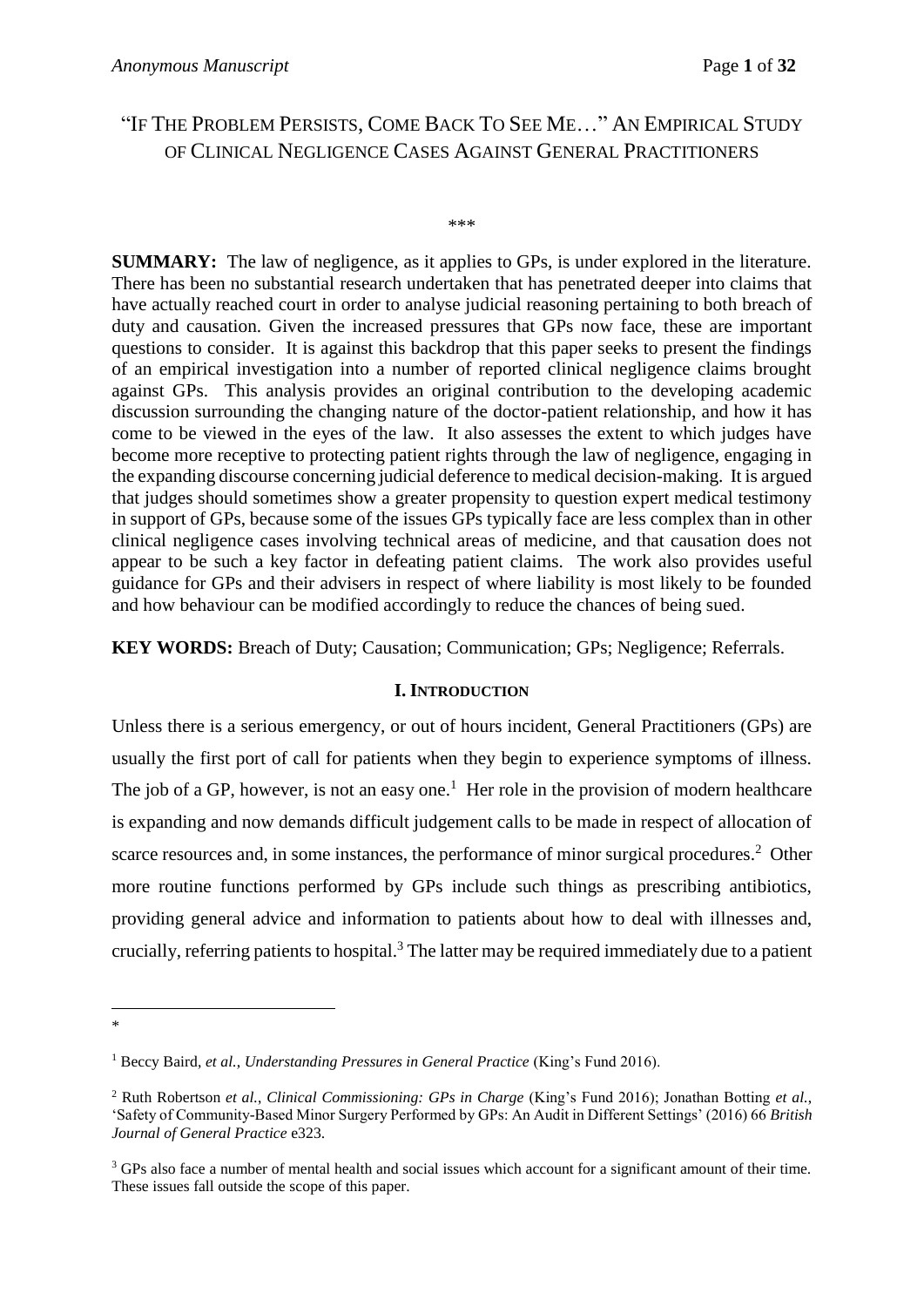**.** 

presenting with symptoms which are consistent with a medical emergency, or, alternatively, a referral may be made on a non-urgent basis for further diagnostic procedures or a specialist consultation.

Claims against GPs do not usually make it as far as court, but occasionally they do and it is here where, from a legal perspective, a number of important considerations have to be borne in mind. Faced with a high volume of patients, under considerable resource and time constraints, a GP must reach a conclusion very quickly about how best to deal with the list of symptoms exhibited. Thus, where a claim reaches court, a judge must remain cognisant of these difficulties when seeking to determine the appropriate legal standard of care, for if the threshold for establishing a breach of duty against a GP is set at too low a level, it may unreasonably increase her legal exposure. Equally taxing questions exist in relation to causation, because the pathology of certain illnesses may render it incredibly difficult to prove that any breach of duty on the part of a GP caused or materially contributed to the harm complained of by the patient.

The law of negligence, as it applies to GPs, is under explored in the literature. An existing study has investigated the volume and type of claims made against GPs,<sup>4</sup> and an empirical investigation reflecting legally on the altruistic tendencies of GPs has also been published. 5 However, there has been no substantial research undertaken that has penetrated deeper into claims that have actually reached court in order to analyse judicial reasoning pertaining to both breach of duty and causation. Despite only a modest number of claims being made against GPs,<sup>6</sup> the increased pressures that they now face mean that these are important

<sup>4</sup> Aneez Esmail *et al.*, *Case Studies in Litigation: Claims Reviews in Four Specialties* (Manchester Centre for Healthcare Management, University of Manchester 2004).

<sup>5</sup> Kevin Williams, 'Doctors as Good Samaritans: Some Empirical Evidence Concerning Emergency Medical Treatment in Britain' (2003) 30 *Journal of Law and Society* 258.

<sup>&</sup>lt;sup>6</sup> A Freedom of Information Request was submitted by the author to the NHSLA on 16/10/2017, requesting data on claims made against GPs over the last six years. The NHSLA's response, sent on 2/11/2017, provided data on all the claims made against GPs over the last six years since its CNST Scheme began in 1995. The data reflected the cumulative number of claims made during that time period. Thus, in 2012, the total number of claims made against GPs since 1995 was 363. In 2013, the figure was 446. In 2014, the figure was 524. In 2015, the figure was 550. In 2016, the figure was 672. Thus, as of 31/3/17, the total number of claims made against GPs since 1995 is 727. The most significant increase in claims was between 2015 and 2016. It is difficult to discern from the data above why this may have been the case. One possible reason is the changes made to the Clinical Negligence Pre-Action Protocol, which came into force in April 2015. Equally, the continued impact of one-way costs-shifting, introduced in April 2013 for personal injury (including clinical negligence) claims, may have affected the figures. However, it is impossible to tell from the data provided.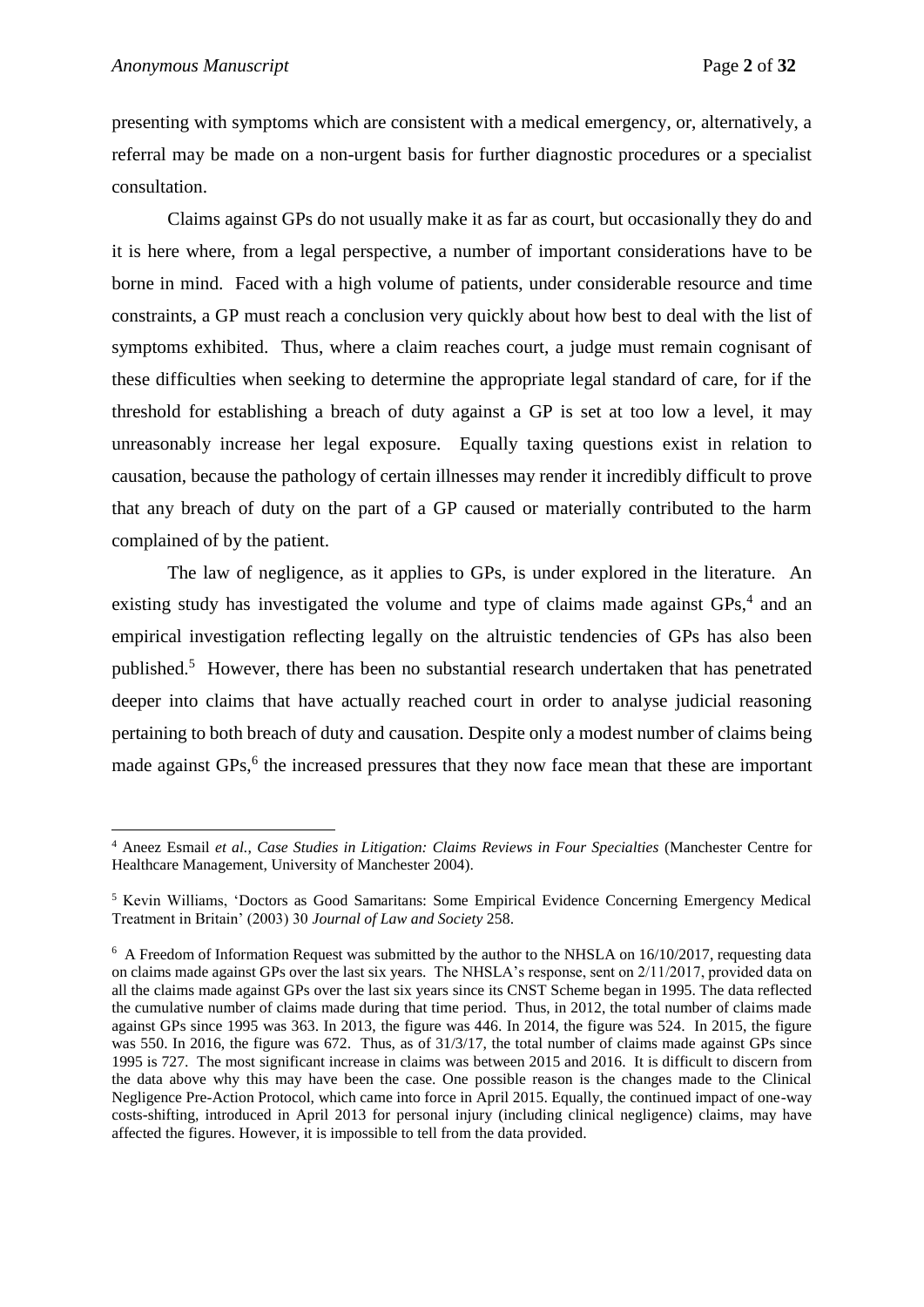questions to consider.<sup>7</sup> It is against this backdrop that this paper seeks to present the findings of an empirical investigation into a number of reported clinical negligence claims brought against GPs. From a theoretical legal perspective, this analysis provides an original contribution to the developing academic discussion surrounding the changing nature of the doctor-patient relationship, and how it has come to be viewed in the eyes of the law.<sup>8</sup> It also assesses the extent to which judges have become more receptive to protecting patient rights through the law of negligence,  $9$  engaging in the expanding discourse concerning judicial deference to medical decision-making.<sup>10</sup> Based on the findings, it is argued that judges should sometimes show a greater propensity to question expert medical testimony in support of GPs, because some of the issues GPs typically face are less complex than in other clinical negligence cases involving technical areas of medicine, and that causation does not appear to be such a key factor in defeating patient claims. The work also has practical significance, providing useful guidance for GPs and their advisers in respect of where liability is most likely to be founded and how behaviour can be modified accordingly to reduce the chances of being sued.

The article begins by setting out the legal framework underpinning the study. The narrative then outlines the methodology employed, and explains the method of data analysis. Thereafter, the work proceeds to discuss the substantive research findings, and concludes by offering some tentative observations about how they may inform future clinical practice.

## **II. SETTING THE SCENE: THE LEGAL FRAMEWORK**

#### *i) Breach of Duty*

As a result of the *Bolam* test, claimants traditionally faced great difficulty when attempting to pursue a negligence claim against a  $GP<sup>11</sup>$ . The test stated that, provided a medical practitioner

<sup>7</sup> Baird *et al.*, n 1.

<sup>8</sup> Rob Heywood and José Miola, 'The Changing Face of Pre-Operative Medical Disclosure: Placing the Patient at the Heart of the Matter' (2017) 133 *Law Quarterly Review* 296; Harvey Teff, *Reasonable Care: Legal Perspectives on the Doctor Patient Relationship* (OUP 1996).

<sup>9</sup> Charles Foster, 'Autonomy in the Medico-Legal Courtroom: A Principle Fit for Purpose?' (2014) 22 *Medical Law Review* 48; Brooke LJ, 'Patients, Doctors and the Law (1963-2003): A Few Reflections'72 *Medico-Legal Journal* 17.

<sup>&</sup>lt;sup>10</sup> Sarah Devaney and Søren Holm, 'The Transmutation of Deference in Medicine: An Ethico-Legal Perspective' (2018) *Medical Law Review* doi: [https://doi.org/10.1093/medlaw/fwy013;](https://doi.org/10.1093/medlaw/fwy013) Raymond Tallis, *Hippocratic Oaths: Medicine and its Discontents* (Atlantic 2004); RH Woolf, 'Are the Courts Excessively Deferential to the Medical Profession?' (2001) 9 *Medical Law Review* 1.

<sup>11</sup> *Bolam v Friern Hospital Management Committee* [1957] 1 WLR 582. See JL Montrose, 'Is Negligence an Ethical or Sociological Concept?' (1958) 21 *Modern Law Review* 259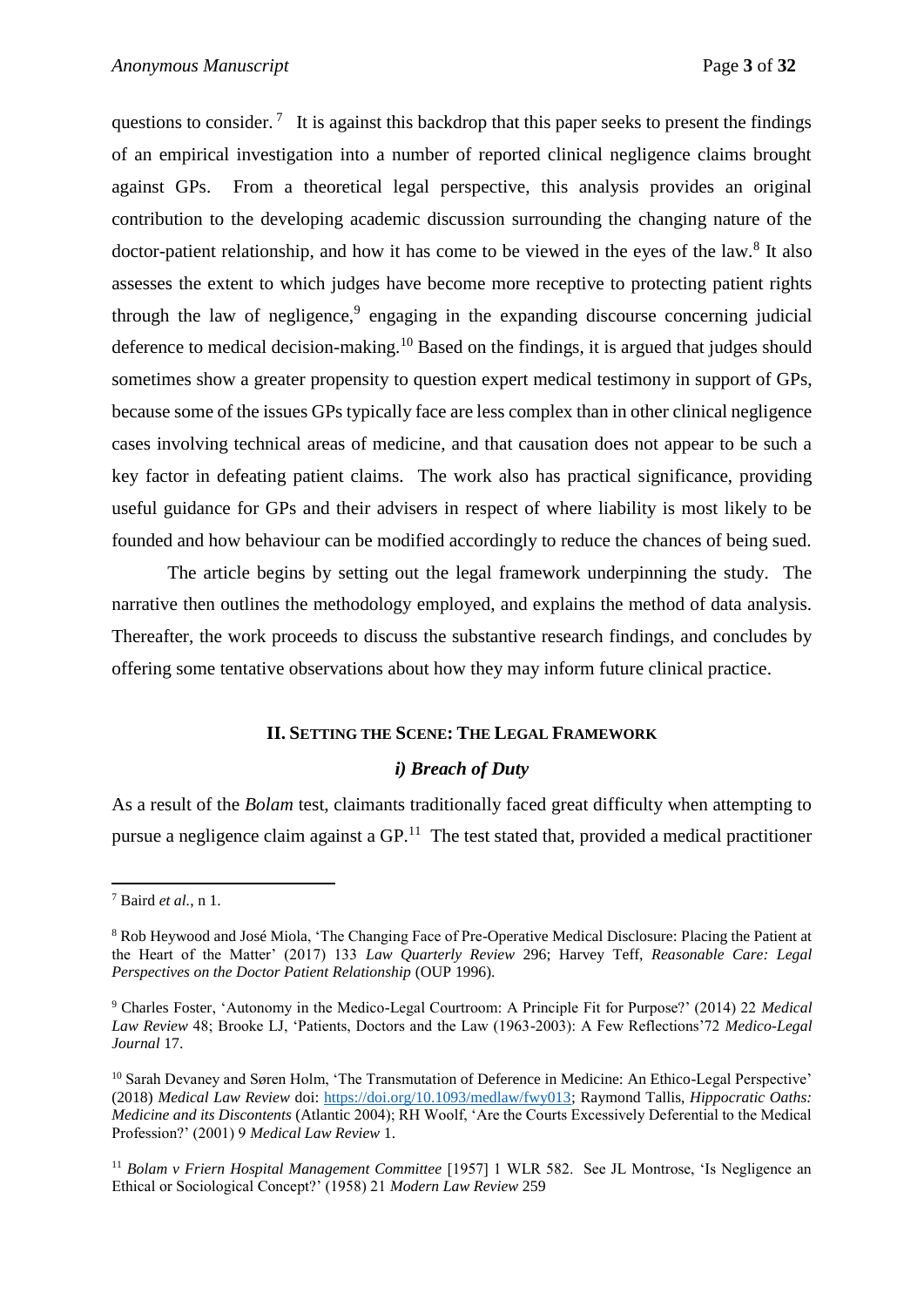acted in accordance with a responsible body of medical opinion, she was not liable in negligence.<sup>12</sup> It mattered not that there was a body of opinion that existed which would have acted to the contrary.<sup>13</sup> Under conventional *Bolam*, judges were prevented from preferring one body of medical opinion to another,  $14$  the consequence of which was that they were prohibited from executing their usual function in professional negligence cases, which is to objectively scrutinise competing bodies of expert testimony in order to ascertain what is reasonable.<sup>15</sup> Amidst the range of options and uncertainties faced by a GP when deciding how best to treat a patient, it would nearly always be possible for her to adduce a body of expert opinion to support her adopted course of action. Given that there was effectively no scope for a judge to scrutinise, or indeed question, the rationale and thought process underpinning that evidence, it was rare for a judge to ever hold that the body of opinion supporting a defendant was, in fact, unreasonable.<sup>16</sup> However, subtle legal developments then began to take shape. In *Hucks v Cole*, an early GP case, it was suggested by Sachs LJ in the Court of Appeal that 'when the evidence shows that a lacuna in professional practice exists by which risks of grave danger are knowingly taken, then, however small those risks, the courts must anxiously examine that lacuna – particularly if the risks can be easily and inexpensively avoided.<sup>17</sup> This delivered a clear message that in some instances it was appropriate for judges to question the basis of medical decision-making and, where necessary, to condemn as negligent any course of action that exposed a patient to an unreasonable risk.

Building on *Hucks*, the decision of the then House of Lords in *Bolitho* is sometimes said to be the case that finally redressed many of the difficulties created by *Bolam*. <sup>18</sup> In his judgment, Lord Browne-Wilkinson confirmed that judges did retain the power to exercise

<sup>12</sup> Ibid, per McNair J at 587.

 $13$  Ibid.

<sup>14</sup> *Maynard v West Midlands Regional Health Authority* [1984] 1 WLR 634.

<sup>15</sup> Harvey Teff, 'The Standard of Care in Clinical Negligence – Moving on from *Bolam'* (1998) 18 *Oxford Journal of Legal Studies* 473 at 481.

<sup>16</sup> Michael Jones, 'The *Bolam* Test and the Reasonable Expert' (1999) 7 *Tort Law Review* 226.

<sup>&</sup>lt;sup>17</sup> *Hucks v Cole* (1968) [1993] 4 Med LR 393 at 397. It should be noted that this case was actually decided in 1968, and only reported later in 1993.

<sup>18</sup> *Bolitho v City & Hackney Health Authority* [1998] AC 232. See Andrew Grubb, 'Negligence: Causation and *Bolam*' (1998) 6 *Medical Law Review* 378. It should be noted that Lord Browne-Wilkinson restricted his reasoning only to matters of diagnosis and treatment. Disclosure of risks fell outside the scope of the judgment.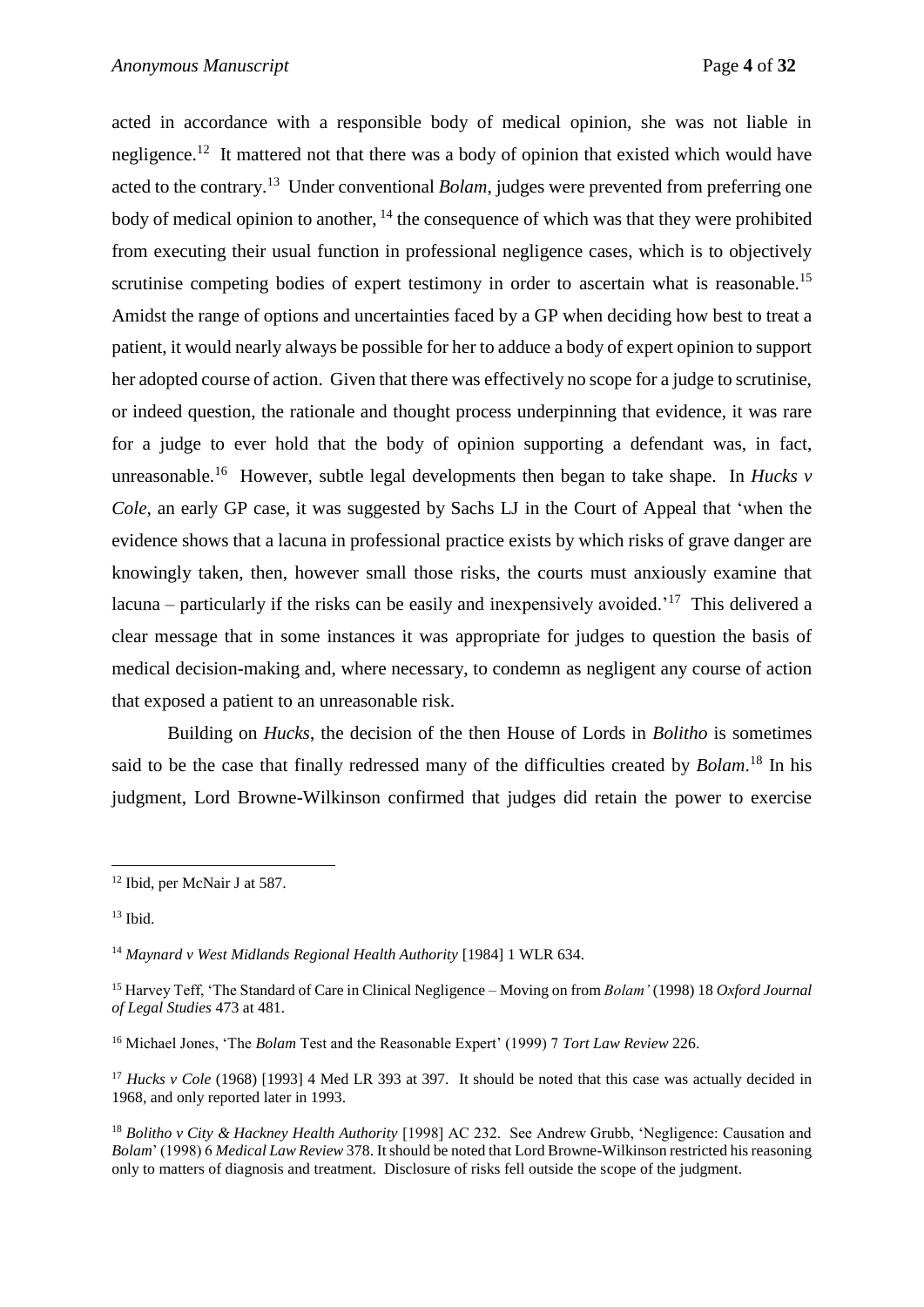independent objective scrutiny of expert medical testimony in clinical negligence cases.<sup>19</sup> Significantly, in the wake of *Bolitho*, any purported responsible body of medical opinion could only be held to be such if it was capable of withstanding the logical scrutiny of a judge. In determining the logicality of any expert opinion, judges were directed to give their minds to the relative risk versus benefit ratio of the course of action advocated.<sup>20</sup> In the context of claims against GPs, after *Bolitho* there ought to be greater scope for a judge to question any expert testimony lending support to a defendant's case, $^{21}$  yet whether or not these risk versus benefit calculations are carried out in the way that they should be remains a moot point.<sup>22</sup> An important question that this study therefore seeks to explore is the impact of *Bolitho* on cases against  $GPs<sup>23</sup>$  Is there a willingness from judges to scrutinise expert testimony in a way that operates to the benefit of claimants, or is there still a tendency to classify a body of medical opinion in support of a GP as being responsible, merely because one such opinion exists?

In addition to *Bolitho*, the law of clinical negligence has recently undergone a change in mind-set. The decision of the Supreme Court in *Montgomery v Lanarkshire* has arguably redefined the doctor-patient relationship in the eyes of the  $law.<sup>24</sup>$  In regard to a doctor's duty of disclosure, Lords Kerr and Reed held that a doctor is under a duty to take reasonable care to ensure that the patient is aware of any material risks involved in any recommended treatment, and of any reasonable alternative or variant treatments. The test of materiality was defined as whether, in the circumstances of a case, a reasonable person in the patient's position would be likely to attach significance to the risk, or the doctor is or should reasonably be aware that the particular patient would be likely to attach significance to it. This was subject to what is known as the therapeutic privilege, which entitles a doctor to withhold information from a patient if she reasonably considers that its disclosure would be seriously detrimental to the patient's

<sup>21</sup> Grubb, n 18.

<sup>19</sup> Margaret Brazier and José Miola, 'Bye *Bolam*: A Medical Litigation Revolution?' (2000) 8 *Medical Law Review* 85; John Keown, 'Reining in the *Bolam* Test' (1998) 57 *Cambridge Law Journal* 248.

<sup>20</sup> *Bolitho*, n 18. Per Lord Browne-Wilkinson at p. 243.

<sup>22</sup> Rob Heywood, 'Litigating Labour: Condoning Unreasonable Risk Taking in Childbirth?' (2015) 44 *Common Law World Review* 28; Rachael Mulheron, 'Trumping *Bolam*: A Critical Legal Analysis of *Bolitho's* "Gloss"' (2010) 69 *Cambridge Law Journal* 609; Rob Heywood, 'The Logic of *Bolitho*' (2006) 22 *Journal of Professional Negligence* 225.

<sup>23</sup> See *Marriott v West Midlands Regional Health Authority* [1999] Lloyd's Rep Med 23.

<sup>24</sup> [2015] UKSC 11; [2015] AC 1430.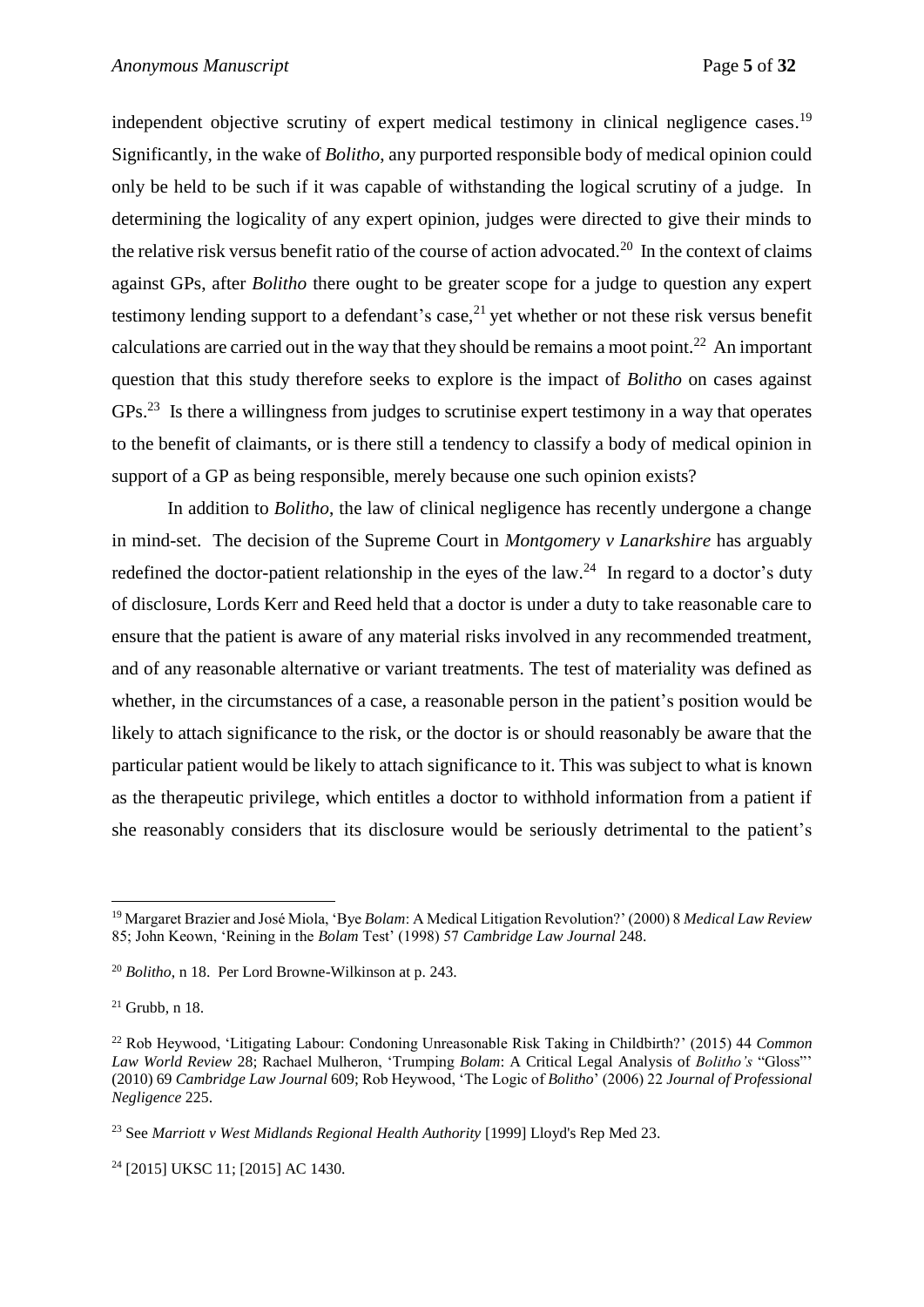health.<sup>25</sup> While the case concerned risk disclosure, the judgment itself transcends that single issue and is symbolic because of the way in which it elevates the position of patient rights within the law of negligence. The notion of patient empowerment through the exercise of selfdetermination occupied centre stage in the reasoning of their Lordships, and they distanced themselves from any historical judicial attitudes which were accepting of unqualified deference to the medical profession.<sup>26</sup> The direction of travel of medico-legal jurisprudence is now patient-facing as opposed to doctor-led which, ultimately, may lead to a subtle change in emphasis in the reasoning of judges in the lower courts. $27$ 

It is anticipated that the impact of *Montgomery* in respect of claims against GPs will be minimal. First, it is still too early to assess with any accuracy the true effect that the judgment will have on claims of this type; it is only after a body of case law has built up over time that it will become possible to undertake any rigorous analysis. Secondly, the majority of claims made against GPs will not involve allegations of negligent disclosure and so the case is not squarely on point. Nevertheless, the importance of *Montgomery* should not be underestimated.<sup>28</sup> In the aftermath of the judgment it is possible that judges may be more inclined to approach cases with a sympathetic eye towards patients, especially in the light of the recognised asymmetry of position between the two parties.<sup>29</sup> Quite apart from that though there are occasions in primary care where information disclosure may become more of a substantive legal issue in its own right. Where, for example, GPs perform minor operations, in the future *Montgomery* may well be relevant in terms of the consent processes which are undertaken before those minor procedures are performed. Thus, post-*Montgomery*, it will be interesting to assess whether there is any evidence of a general change in attitude from judges which appears to be more patient-oriented, and also whether there are any cases against GPs which focus directly on information disclosure.

 $\overline{a}$ 

<sup>&</sup>lt;sup>25</sup> Ibid at [87]–[88]. See Emma Cave, 'The Ill-Informed: Consent to Medical Treatment and the Therapeutic Exception' (2017) 46 *Common Law World Review* 140.

<sup>&</sup>lt;sup>26</sup> Ibid, per Lords Kerr and Reed at [75], and  $[81] - [83]$ .

<sup>27</sup> Heywood and Miola, n 8.

<sup>&</sup>lt;sup>28</sup> Judy M Laing, 'Delivering Informed Consent post-Montgomery: Implications for Medical Practice and Professionalism' (2017) 33 *Journal of Professional Negligence* 128, at pp. 142 – 152.

 $29$  Tallis, n 10.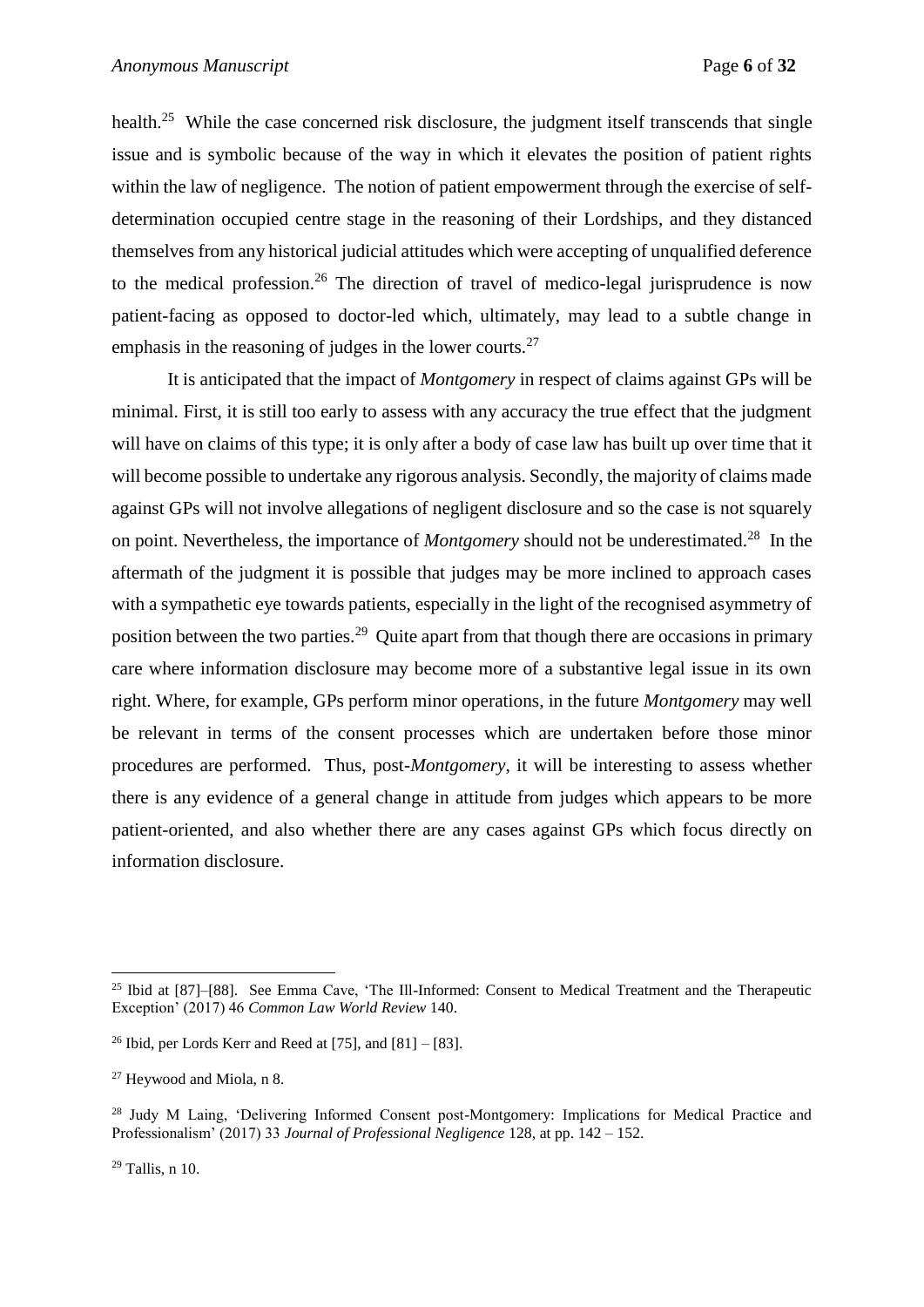# *ii) Causation*

Running parallel to the legal issues concerning breach, there are also pertinent questions relating to causation. The situations in which it ought to be incumbent upon a GP to refer a patient to hospital immediately will often involve aggressive, rapid-progression illnesses. One problem with illnesses of this kind is being able to prove that, had a referral been made, things would have turned out differently for the patient. It may well be impossible to prove that had an earlier hospital referral been made, any subsequent damage would have been avoided because, no matter what the hospital would have done, the long-term harm caused by the destructive illness would already have occurred.<sup>30</sup>

Further problems are also encountered whereby the conduct of both a hospital and a GP is called into question. Where, upon receiving a patient, a hospital is also alleged to have been negligent in its diagnosis and treatment, it may become difficult to pinpoint whose negligence was the main contributing cause of any damage to the patient. Was the late, or lack of, referral by a GP a sufficient causal factor to the underlying harm, or, irrespective of that negligence, did the patient still arrive at hospital at a point at which non-negligent care would have rendered the harm avoidable? If the negligence of the hospital failed to prevent harm at a stage where it could still have been avoided, it provides a GP with an opportunity to argue that the responsibility should shift onto the hospital.<sup>31</sup> Since the Court of Appeal decision in *Wright (A Child) v Cambridge Medical Group (A Partnership)*, this particular avenue ought to have been closed off.<sup>32</sup> Where both a GP was negligent in providing a late referral, and the hospital was also then negligent in its treatment, it was held that the hospital's treatment of the patient was not such an egregious event, in terms of the degree of unusualness of the negligence, or the period of time for which it lasted, to defeat or destroy the causative link between the GP's negligence and the patient's injury.<sup>33</sup> Moreover, a causal link existed between the late referral and the eventual harm suffered as it deprived the patient of the opportunity to receive prompt and appropriate medical care in hospital, which would have meant there was more time to treat

<sup>33</sup> Ibid at [37].

<sup>30</sup> *Kay's Tutor v Ayrshire and Arran Health Board* [1987] 2 All ER 417.

<sup>31</sup> *Maguire v Northwest Strategic Health Authority* [2012] EWHC 3272 at [18] – [19]. Similar arguments have also been made in respect of pharmacists, who also should have noticed errors on the part of a GP. See *Dwyer v Roderick* (1983) 127 SJ 806; *Prendergast v Sam and Dee Ltd* [1990] 1 Med LR 36.

<sup>32</sup> [2011] EWCA Civ 669; [2013] QB 312.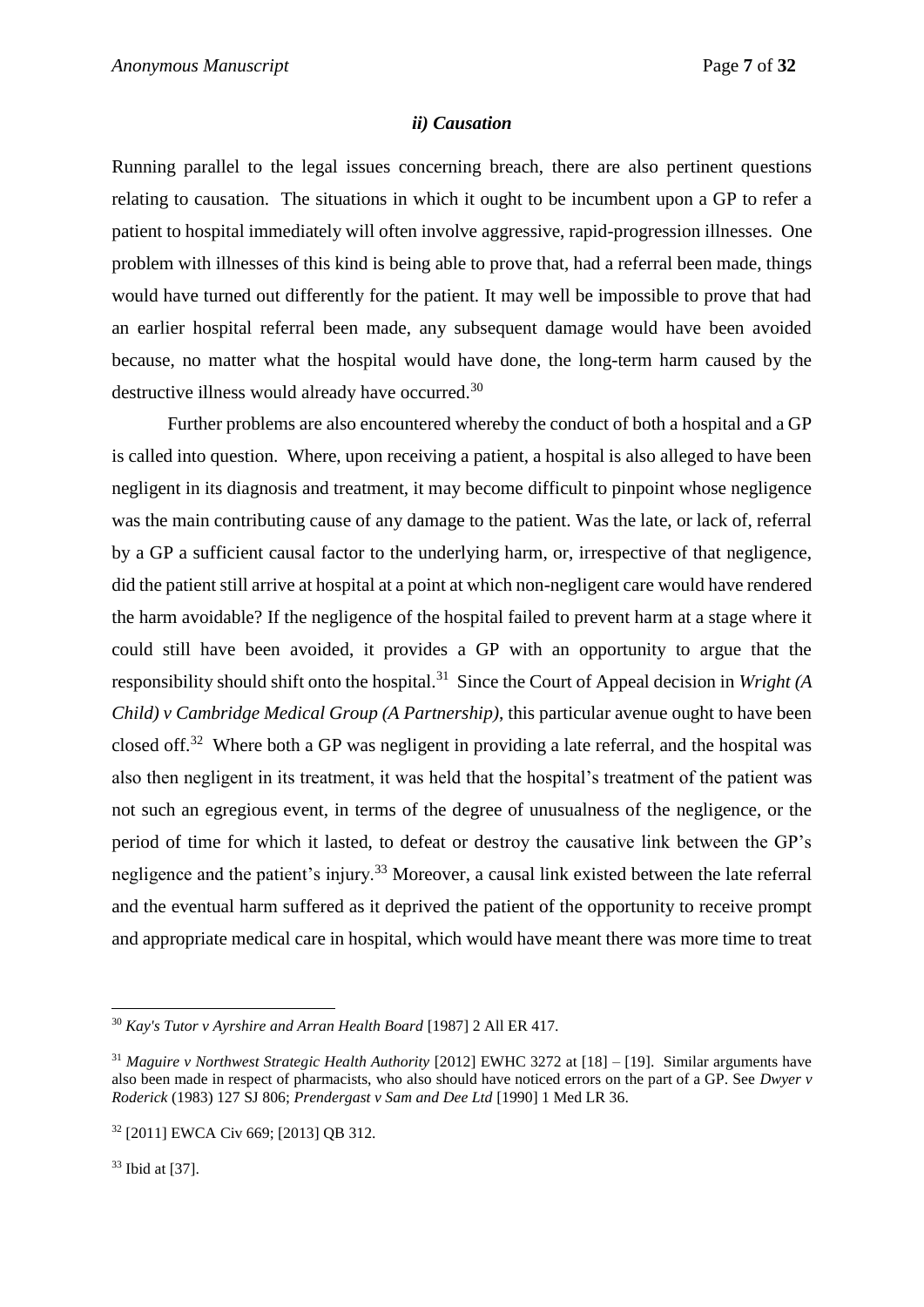the patient effectively.<sup>34</sup> The extent to which this ruling has since been relied upon by both claimants and defendants in GP cases is thus fertile ground for exploration. 35

GPs will also encounter progressive illnesses which evolve at varying rates, often concealing the deleterious effect they may be having on the patient until it is too late.<sup>36</sup> In a situation where a GP negligently fails to spot a potential symptom of cancer and as a result the patient then receives a late diagnosis, the patient will be likely to argue that, had an appropriate diagnosis and subsequent referral been made at the correct time, they would have stood a much better chance of survival. In *Gregg v Scott*, a delayed cancer diagnosis reduced the claimant's chance of a cure from 42% to 25%.<sup>37</sup> He had thus lost a 17% chance of a cure.<sup>38</sup> The majority of their Lordships in the House of Lords found against the claimant on the basis that he could not prove that had there been no breach of duty on the part of his GP, he would have had a better than 50% chance of a cure.<sup>39</sup> While it has since been suggested by the Court of Appeal that recovery in loss of chance claims should not be considered completely foreclosed in clinical negligence actions, it was said to be an extension to the law which could only be made by the Supreme Court.<sup>40</sup> At present recovery for a loss of a chance in clinical negligence is not permissible and if this line of argument is pursued frequently in claims against GPs, claimants will fail to recover damages.

#### **III. THE STUDY**

#### *i) Context*

Clinical negligence claims made against GPs, for a variety of reasons, are not as high as the number of claims made against healthcare professionals in secondary care.<sup>41</sup> As Brazier and

**.** 

<sup>37</sup> [2005] UKHL 2; [2005] 2 AC 176 at [5]. See Emmanuel Voyiakis, 'The Great Illusion: Tort Law and Exposure to Danger of Physical Harm (2009) 72 *Modern Law Review* 909.

<sup>38</sup> Ibid.

<sup>39</sup> Lords Nicholls and Hope dissented.

<sup>40</sup> *Wright*, n 32 at [84].

 $34$  Ibid at [61].

<sup>35</sup> Nicholas J McBride and Sandy Steel, 'Suing For The Loss of a Right to Sue: Why *Wright* is Wrong' (2012) 28 *Journal of Professional Negligence* 27; Kumaralingam Amirthalingam, 'Causation and the Medical Duty to Refer' (2012) 128 *Law Quarterly Review* 208.

<sup>36</sup> *Baxter and Others v McCann* [2010] EWHC 1330; [2010] Med LR 473; *A v Enskat* [2003] EWHC 1630.

<sup>41</sup> National Health Service Litigation Authority, *Factsheet 3* (August 2017). Since 1995, the total number of claims made against GPs currently stands at 727. By comparison, in the same time period, the number of surgical claims stands at 50, 432, and the number of obstetrics and gynaecology claims stands at 23,415.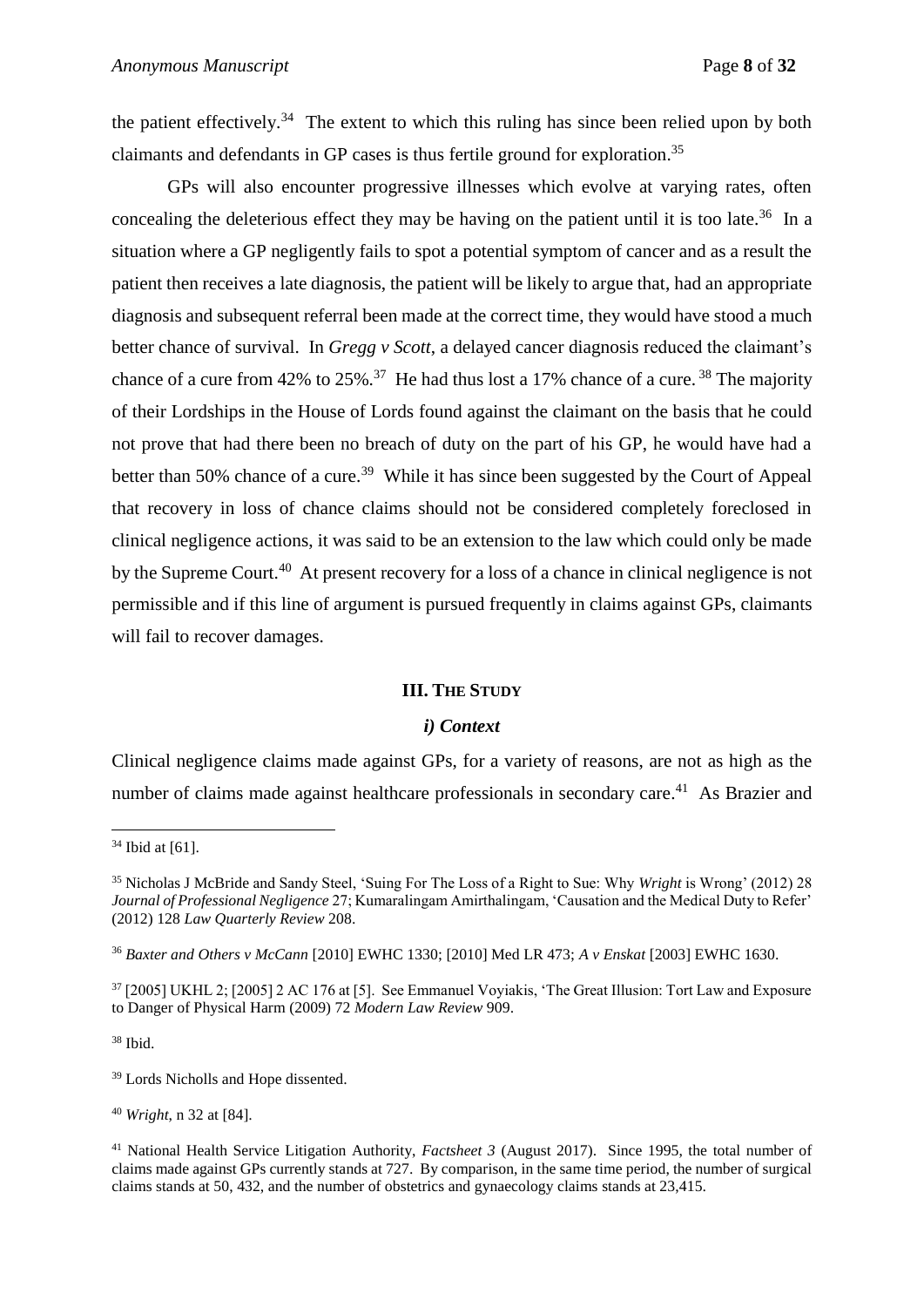Cave accurately assert: 'many common complaints about general practice do not tend to be the kind of grievances that make litigation with its expense, pomp and ceremony worthwhile'. $42$ The Medical Defence Union (MDU) has previously identified that common complaints against GPs include such things as poor communication or attitude, rudeness, substandard out of hours care, difficulty in procuring a home visit or where a patient feels they have been unfairly removed from a GP's list.<sup>43</sup> Conduct of this nature, while irritating for those affected by it, will rarely cause harm of the magnitude that warrants full-scale litigation, although it may still have other professional ramifications.<sup>44</sup> Other types of complaint identified by the MDU were less prevalent and included allegations of breach confidentiality and inadequate consent.<sup>45</sup> What has been established though is that a GP's legal exposure is at its highest in relation to inappropriate prescribing,<sup>46</sup> and, more frequently, in respect of misdiagnosis and/or lack of appropriate referral.<sup>47</sup> Even so, the chances of these allegations being pursued as far as court are still incredibly remote and, with this in mind, over the course of history GPs ought not to have been overly concerned about becoming the subject of a lawsuit; nowadays they should worry more about sanctions that could be imposed by the GMC.<sup>48</sup> Nonetheless, increased pressures on general practice, alongside an evolving legal landscape, bring the relevance of this study more sharply into focus.<sup>49</sup>

Existing research has highlighted that the quality of care provided by GPs is inconsistent, varying significantly across different geographical regions and from practice to practice.<sup>50</sup> It is perhaps unsurprising then that in recent times legal claims against GPs have

<sup>48</sup> See n 44.

<sup>&</sup>lt;sup>42</sup> Margaret Brazier and Emma Cave, *Medicine, Patients and the Law* (6<sup>th</sup> edn, Manchester University Press 2016) at 220.

<sup>43</sup> Denis Campbell and Sarah Boseley, 'GP Negligence Claims: Alarming Rise Revealed' *The Guardian* (London, 29 July 2011) [<https://www.theguardian.com/society/2011/jul/29/gps-missing-serious-illnesses>](https://www.theguardian.com/society/2011/jul/29/gps-missing-serious-illnesses) accessed 2 October 2017.

<sup>44</sup> See [https://www.gmc-uk.org/concerns/hearings\\_and\\_decisions/an\\_introduction\\_to\\_adjudication.asp.](https://www.gmc-uk.org/concerns/hearings_and_decisions/an_introduction_to_adjudication.asp)

<sup>45</sup> Campbell and Boseley, n 43.

<sup>46</sup> *Dwyer* and *Prendergast*, n 31.

<sup>47</sup> Nick Goodwin *et al.*, *Improving the Quality of Care in General Practice* (King's Fund 2011) at p. 46. See also Campbell and Boseley, n 43; and Esmail *et al.*, n 4.

<sup>49</sup> Heywood and Miola, n 8.

<sup>50</sup> Goodwin *et al.*, n 47; Baird *et al.*, n 1.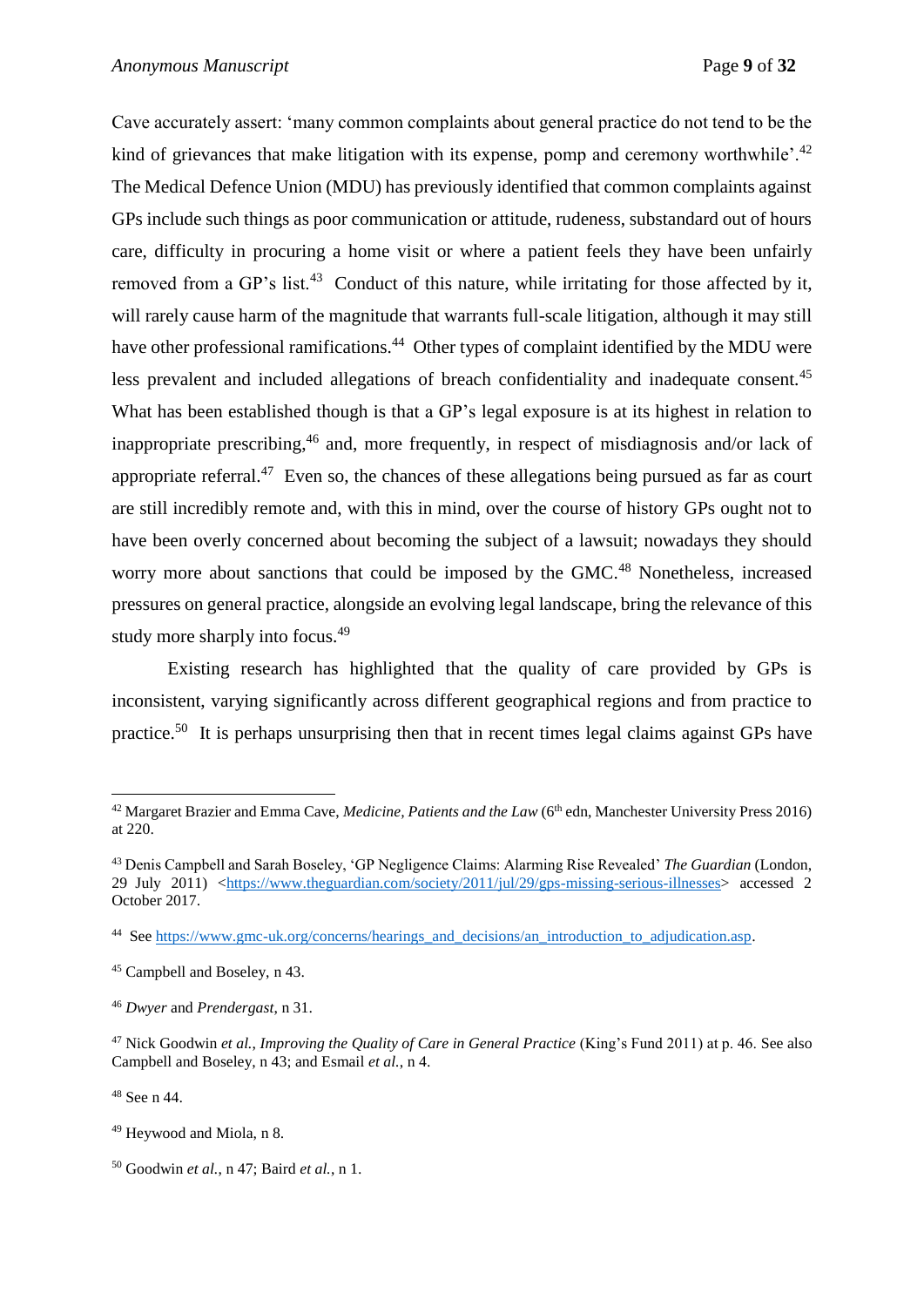become more common, <sup>51</sup> which ought to be a concern not only for GPs, but also for medical defence organisations.<sup>52</sup> Set against these considerations, Brazier and Cave's assertion that 'changes in general practice which alter the more personal relationship between GP and patient may increase the GP's vulnerability to claims for clinical negligence', is one possible explanation as to why claims have become more frequent.<sup>53</sup> However, important questions remain which are in need of further exploration. Previous studies identifying which of a GP's activities are most likely to become the subject of litigation are limited in scope.<sup>54</sup> It is equally, if not more, important to investigate how judges reason cases heard in court and to pinpoint where liability is most likely to be founded. This type of investigation provides a greater opportunity to generate guidance that can be relied upon not only to inform and improve future clinical practice, but also to help GPs avoid the threat of legal action.

## *ii) Methodology*

A search of Westlaw was performed to provide the data set for this study. The search was confined to those cases which were reported between the dates of  $13<sup>th</sup>$  November 1997 and  $13<sup>th</sup>$ November 2017. The justification for limiting the search in this way was that the  $13<sup>th</sup>$ November 1997 was the date on which the then House of Lords handed down its landmark judgment in *Bolitho*.<sup>55</sup> After that case, judges were allowed to scrutinise expert medical testimony to a greater extent, instead of demonstrating excessive deference to defendant testimony, as was the case under *Bolam*. 56

The initial search term used in Westlaw was 'general practitioners', which was a specific term available in a key word search. The additional search term 'negligence' was then introduced within those primary results. Filtering the results in this way narrowed the findings and made the data set more accurate and manageable. In the initial search results which relied solely on the term 'general practitioners', a significant number of cases unrelated to negligence

<sup>51</sup> See n 6.

<sup>52</sup> Campbell and Boseley, n 43. Medical defence organisations, such as the Medical Defence Union and the Medical Protection Society, provide indemnity for GP members against clinical negligence claims. They are not, however, insurers.

<sup>53</sup> Brazier and Cave, n 42 at 219.

<sup>54</sup> Esmail *et al.*, n 4.

<sup>55</sup> *Bolitho*, n 18.

<sup>56</sup> *Bolam*, n 11.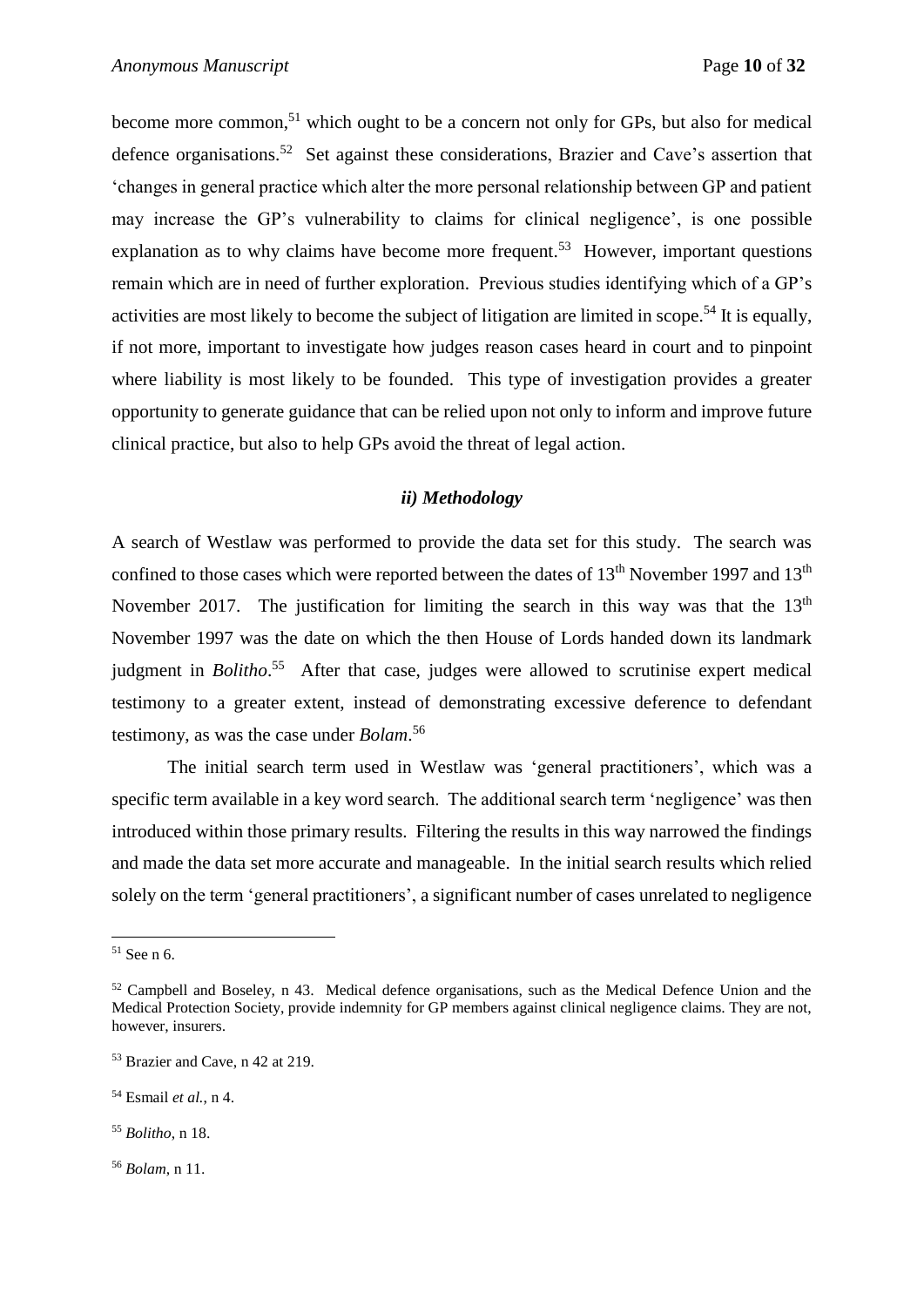1

were returned and concerned such things as employment disputes and fitness to practice proceedings. Thus, 'negligence' was chosen because it was the most appropriate secondary term to pare down the original results, while at the same time remaining sufficiently broad so as to encompass all the cases in which breach of duty and causation were live issues. Despite its introduction, there was still a need to sift out more irrelevant cases. At this stage, however, the data set was smaller and the final honing was performed manually during a thematic analysis.

The limitations of this approach should be acknowledged. The search did not account for unreported cases against GPs, nor did it capture settled claims or those which were abandoned.<sup>57</sup> Yet, any attempt to obtain detailed, accurate information about settled and abandoned claims would be incredibly difficult and so the value of the data gathered here was that it provided a snapshot of the reported cases involving allegations of negligence against GPs over a defined twenty-year period. Given that clear-cut cases usually settle, the majority of hits returned represented finely balanced claims in which both sides considered that there was a reasonable prospect of success. The data revealed not only the types of GP conduct which commonly gave rise to legal action, but also how those disputes were argued by both parties to the litigation and how delicately poised disputes were approached, reasoned and determined by judges.

#### *iii) Analysis*

Between the designated dates of  $13<sup>th</sup>$  November 1997 until the  $13<sup>th</sup>$  November 2017, the search revealed a total of 56 cases. A further manual analysis discounted a number of cases on the basis that they were not directly relevant. These included psychiatric injury claims against GPs for allegations of abuse, evidential disputes, quantum hearings, fitness to practice cases and administrative law issues. There were also three cases that were duplicated in the findings because they began life in the High Court and the proceeded to the Court of Appeal. These cases were counted as one hit, the relevant overall decision on liability being taken from the Court of Appeal judgment. Finally, one further case was removed from the findings on the basis that it involved criminal gross negligence manslaughter.

<sup>57</sup> Some information on abandoned claims can be found in the Medical Protection Society and Medical Defence Union annual reports. See [https://www.medicalprotection.org/uk/resources/case-reports.](https://www.medicalprotection.org/uk/resources/case-reports) It should also be noted that the coverage of case law across different legal databases does not always match, and the search in this study did not take account of cases which may have appeared on either LexisNexis or Bailii. Prison doctors, who fulfil the role of GP for prisoners, were included in the scope of the study.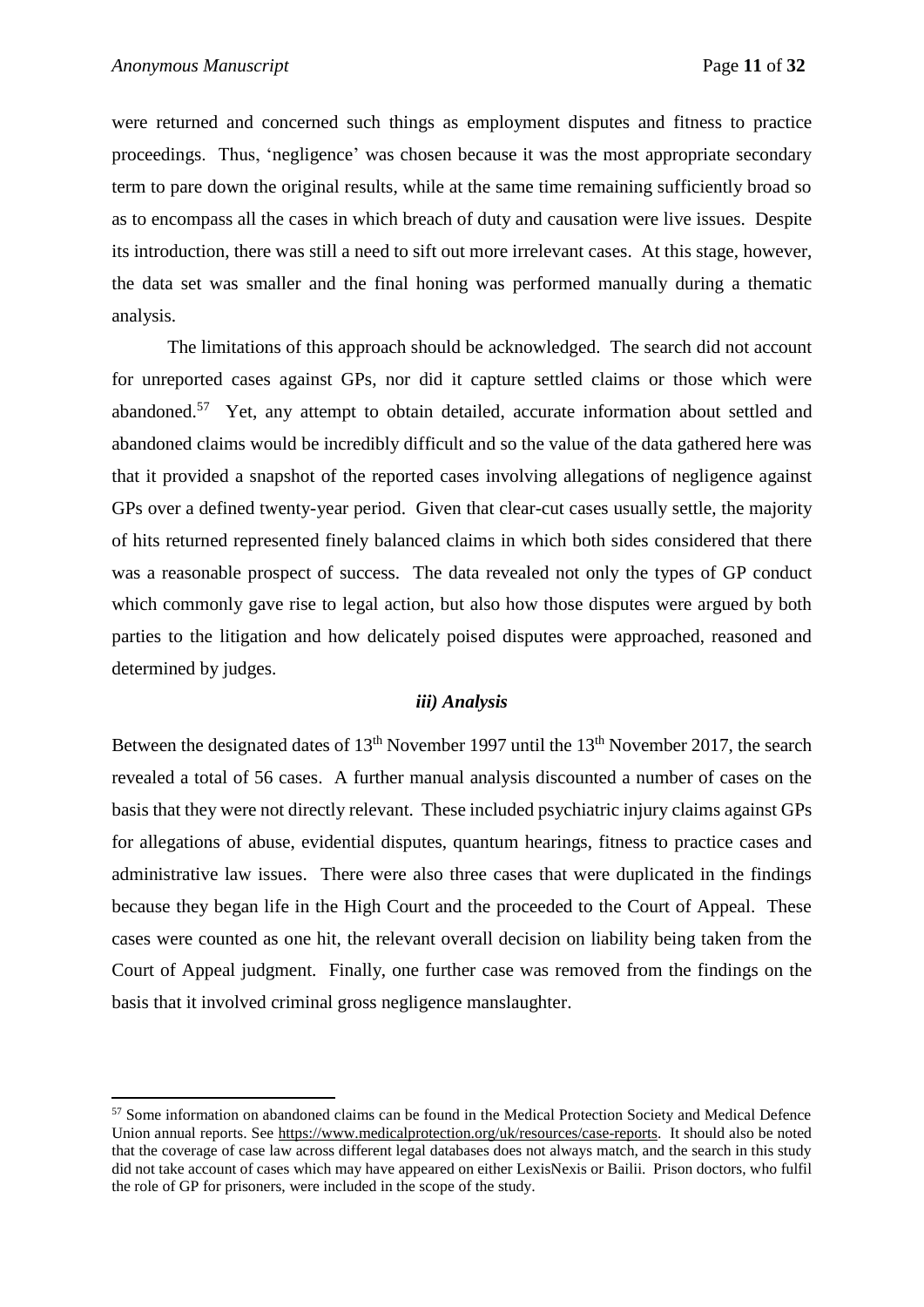After discounting the unrelated returns, the data set comprised 35 cases. These judgments were then read and a thematic analysis was conducted with the intention of identifying recurring themes from within the transcripts. Four core themes were identified. These were: diagnosis and referral – relevant considerations; balancing of risks versus benefits; communication and information exchange; and causation: inimical to success? These themes form the focal point of the discussion below.

## **IV. DISCUSSION**

## *i) Headline Figures*

While this project adopts an interpretivist approach to the data analysis, it is nonetheless useful at this stage to highlight some of the headline figures. In the 35 cases under investigation, claimants succeeded in establishing liability against GPs in 45.7% (n=16). Claimants lost in 54.3% (n=19) of the cases, meaning that defendant GPs were held not to be liable in just over half of the judgments. 82.9% (n=29) of the cases related to allegations of misdiagnoses and inappropriate subsequent referral to hospital. Of those 29 cases involving misdiagnosis and referral, claimants were successful in 48.3% (n=14) of them, whereas they lost in 51.7% of the cases (n=15). 11.4% (n=4) of the cases concerned an allegation of negligent treatment and in those cases claimants lost 100% of the time  $(n=4)$ . 5.7%  $(n=2)$  of the judgments related to an allegation of negligent communication and advice, in which the claimants had a 100% success rate  $(n=2)$ .

Existing research conducted upon a random sample of claims contained in the Medical Protection Society and MDU databases found that 50% of those claims were a result of diagnostic delay.<sup>58</sup> Major themes identified within those claims also centred on lack of knowledge and skills, diagnostic difficulties in newborns and children, and an insufficient level of suspicion regarding signs and symptoms of rare but life-threatening diseases.<sup>59</sup> The figures here therefore support some of those previous findings. That earlier study, however, did not provide an in-depth exploration of the judicial reasoning behind those cases and it is here where this research provides a more detailed and searching critique of the reasons for, and against, liability and whether, on closer examination, they are justified. The narrative now progresses to explore the key themes identified within the analysis.

<sup>58</sup> Goodwin *et al.*, n 47 at p. 46; Esmail *et al.*, n 4.

<sup>59</sup> Ibid.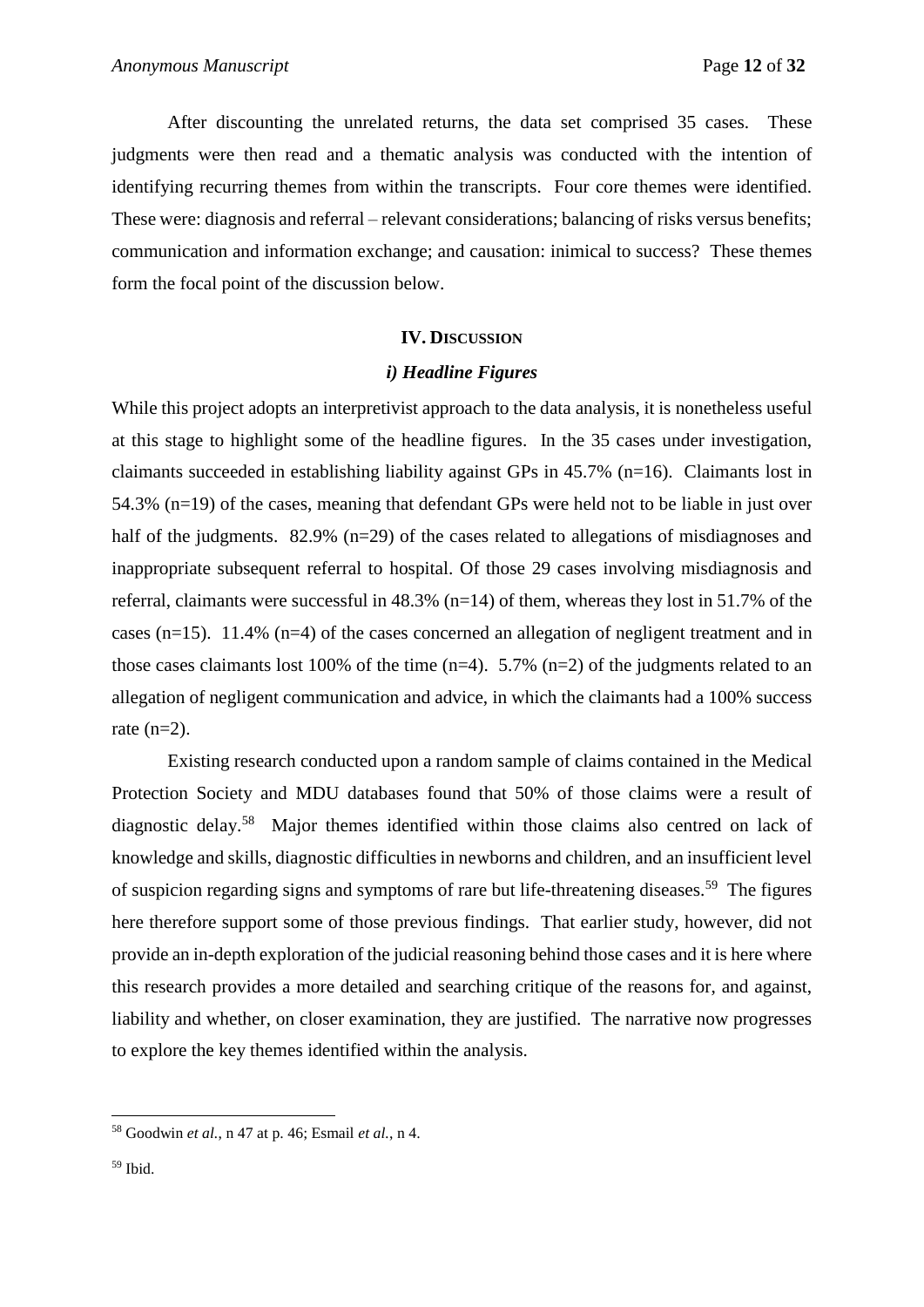# *ii) Diagnosis and Referral – Relevant Considerations*

Whether or not the need for a hospital referral is a medical necessity is a difficult judgement call for a GP to make. From a lay perspective, there may be a propensity to answer this question in over-simplistic terms. That is, if there is ever any doubt in a GP's mind, she ought to be obliged to refer the patient to hospital and the law should hold her to account if she fails to do so. Nonetheless, this 'better safe than sorry' attitude overlooks the complexities of a referral decision. The difficult nature of the task was underlined by the comments of Maurice Kay LJ in *Doy v Gunn*, <sup>60</sup> where he identified that often the form of an illness can be 'very rare', but that the history of symptoms can be 'very common'.<sup>61</sup> GPs will see a number of patients on any given day and, not infrequently, the symptoms complained of by those patients will share many similarities. Add to this the fact that very often the early signs and symptoms of certain serious illnesses bear close resemblance to those exhibited by more trivial conditions, then the challenges encountered by GPs in identifying those rare cases in which common place symptoms may be camouflaging a more sinister condition become readily apparent. It was therefore prudent of Holland J in *Vance v Taylor* not to impose liability on a GP after he conducted a home visit and subsequently failed to refer the patient to hospital immediately after that assessment. At the time of the home visit, it would have been almost impossible to recognise that the patient was suffering from a virulent infection with 'features in terms of history, presentation and extent that were unusual almost to the point of being unique'.<sup>62</sup>

There is a further aggravating factor. Time constraints are inimical to a GP's ability to diagnose with complete accuracy and precision. A typical consultation will last somewhere between nine and fifteen minutes, so there are limits to what a GP can be expected to discover in that timeframe.<sup>63</sup> A standard GP's surgery will not usually have at its disposal enhanced diagnostic imaging machines, nor will it possess the capabilities to perform more invasive diagnostic techniques. It follows that the main way in which a GP will reach the diagnosis informing her referral decision is by assessing the presentation of symptoms, questioning the patient about the history of those symptoms and undertaking a physical examination. Any

<sup>60</sup> [2013] EWCA Civ 547; [2013] Med LR 327.

<sup>61</sup> Ibid at [27].

<sup>62</sup> [2007] EWHC 1602; [2007] LS Law Medical 676 at [39].

<sup>63</sup> Baird *et al.*, n 1 at 30; Health and Social Care Information Centre (HSCIC), *2006/07 UK General Practice Workload Survey* (Health & Social Care Information Centre 2007). Available at: [https://digital.nhs.uk/catalogue/PUB01028.](https://digital.nhs.uk/catalogue/PUB01028)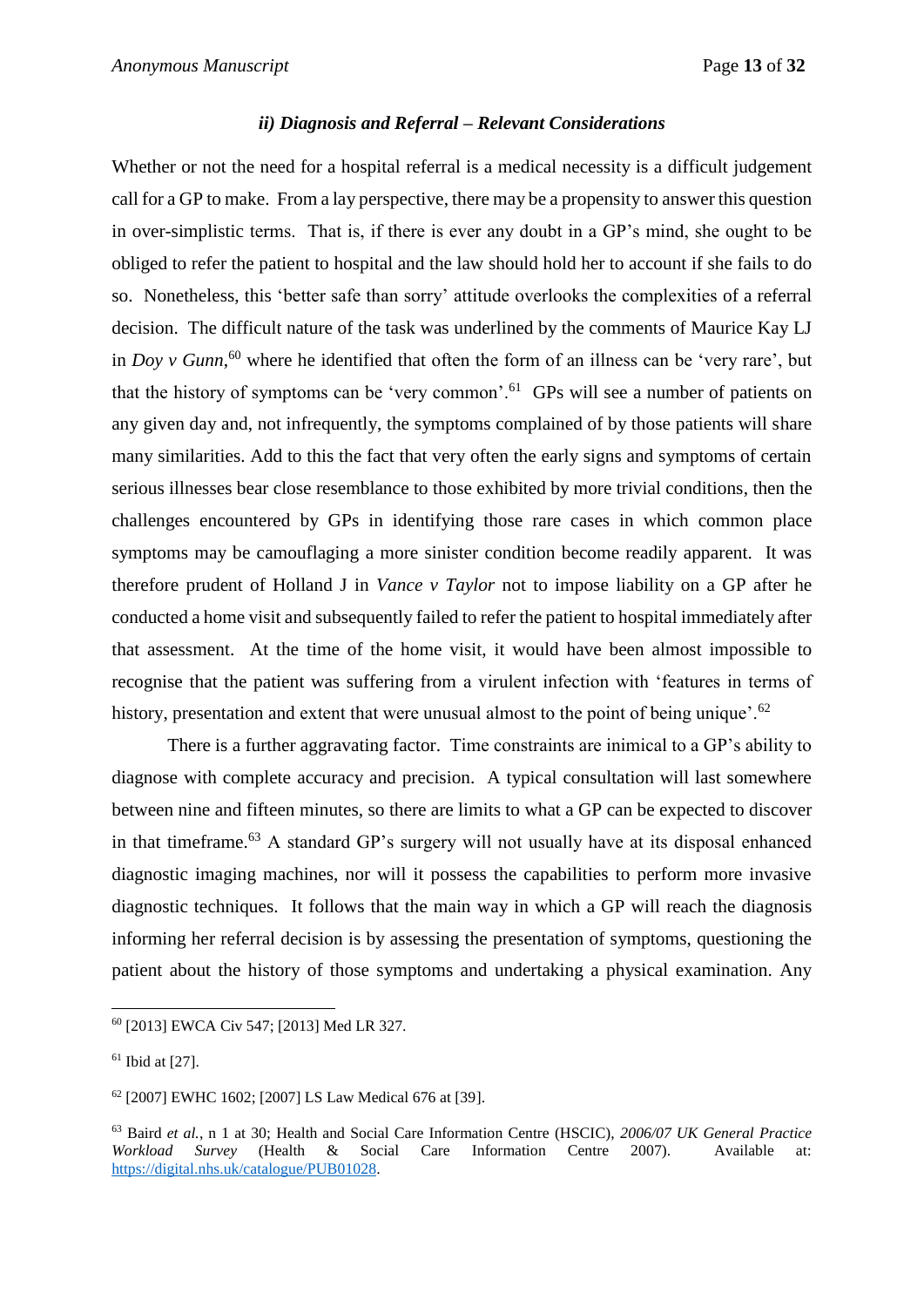physical examination conducted will not be as precise as a specific diagnostic procedure performed in hospital and so a conclusion has to be reached on the basis of a swift consultation that has an air of generality to it. In view of these various diagnostic challenges, it is understandable that certain conditions may be missed and it would go beyond negligence's core concept of reasonableness for a judge to hold a GP in breach of duty every time something went undetected and a referral was not made.

Nevertheless, that does not mean that the law should excuse lax conduct where any examination is patently substandard. In *Dainton v Powell*, Swift J was justified in her conclusion that the defendant fell below the standard of care that the law reasonably expects of a GP in failing to detect developmental dysplasia of the hip in a child.<sup>64</sup> A more conscientious investigation should have been conducted which would not have created any extra burden on the GP in terms of the time and effort that was needed to complete it. On the exercise of reasonable care, it ought to have been obvious that something untoward was present which warranted urgent referral to an orthopaedic specialist.<sup>65</sup>

There are also important questions to consider about the role of experts in GP cases. Scholars such as Teff and Jones have previously recognised that one problem with the judgment in *Bolitho* is that it has a tendency to focus a judge's mind on the internal consistency of a particular expert's testimony. This detracts from considering the expert opinion in totality, set against the broader question of what may or may not have been reasonable in the circumstances.<sup>66</sup> It is an inescapable consequence of the practicalities of litigation that judges will have to place considerable emphasis on the credibility of both factual and expert witnesses, but in doing so they should not allow themselves to become too heavily influenced by what appears to be the most pre-eminent expert. If this happens, they may be too quick to accept those opinions as being responsible, when objectively viewed that conclusion may appear incongruous. In GP cases, this problem is exacerbated because the defendant and claimant experts will often agree on many things, perhaps only disputing one key point that then becomes pivotal to determining the question of breach.<sup>67</sup> Thus, where both experts agree on the uncertainties associated with a particular presentation and identify the ensuing diagnostic

<sup>64</sup> [2011] EWHC 219.

<sup>65</sup> Ibid at [117].

<sup>66</sup> Teff, n 15; Jones, n 16.

<sup>67</sup> See *Coakley v Rosie* [2014] EWHC 1790 at [60] - [61].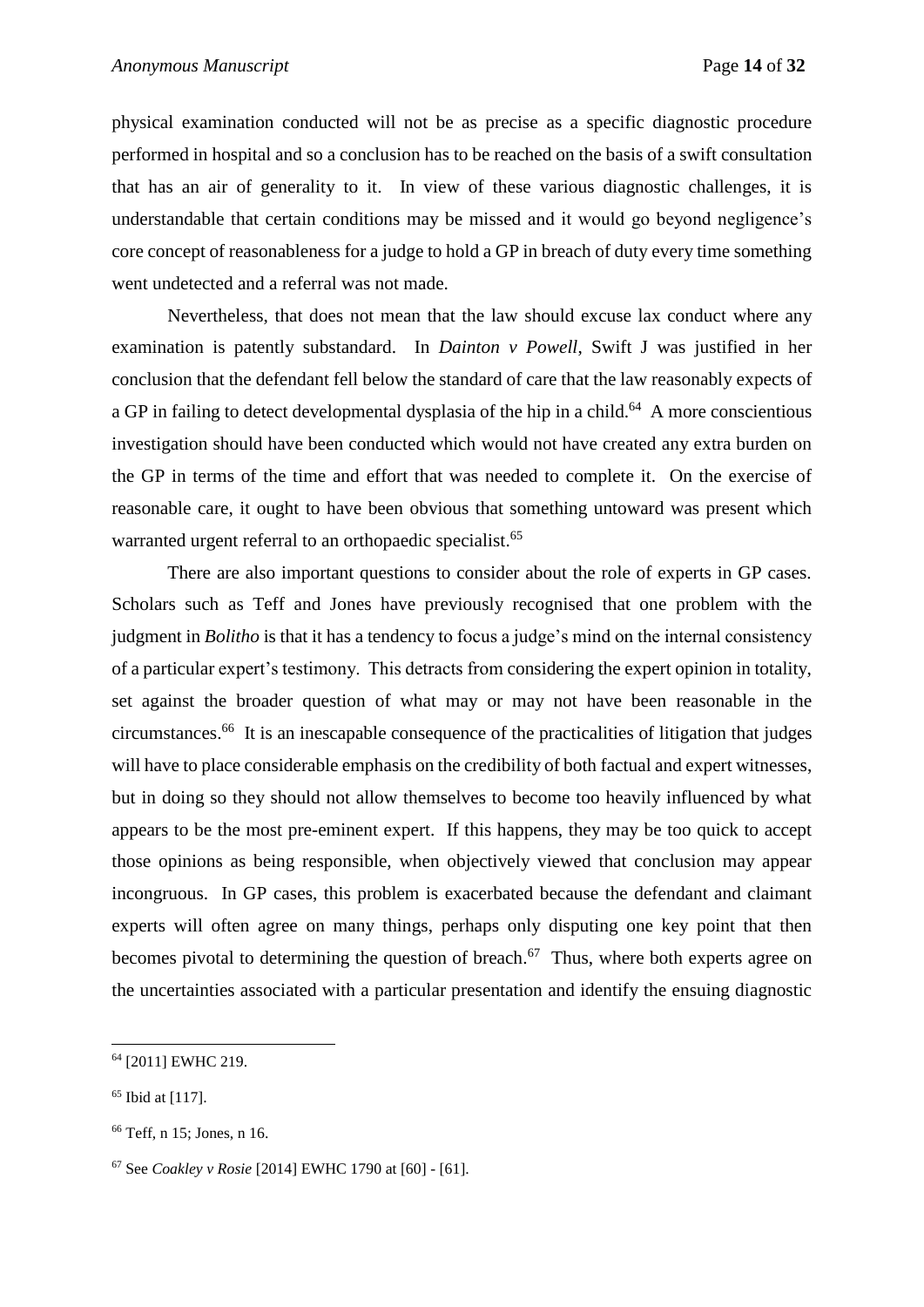difficulties that flow from it, but then only disagree as to that would have been acceptable conduct when faced with that situation, there may be an understandable inclination from judges to be more sympathetic to the defendant's witness. Implicit in this is a recognition that in some situations either course of action would have been reasonable and that it was just unfortunate, but not negligent, that the conduct of the defendant resulted in harm on the occasion in question. It therefore seems evident that judges are prepared to give a certain amount of leeway to GPs when it comes to assessing their conduct in respect of diagnosis and referral. This is a sensible attitude, based partly on recognition of the medical and scientific uncertainty associated with diagnosis, and partly on an awareness of the practical constraints that GPs have to operate within when attempting to reach an accurate determination about how best to treat a patient's condition. 68

However, this amount of latitude should not be afforded to a GP in every type of referral case, nor should judges be completely deterred from deeming defendant expert testimony to be irresponsible, where what is being argued for seems unreasonable. There may be some instances where a particular destructive illness is suspected, which could result in devastating consequences for the patient. If, as a result of a missed or delayed diagnosis, those consequences transpire, provided that they could have been avoided by a GP taking a simple and trouble-free precaution, then the argument for imposing liability where she fails to do so gains traction.

The thematic analysis exposed a cluster of cases concerning what are best characterised as aggressive and rapidly developing illnesses. The pathology of these conditions is slightly different to that of slow progression complaints, which may remain asymptomatic until the later stages of development. Their aggressive nature often means that time is of the essence, because any delay in accurate diagnosis and treatment could result in catastrophic harm. One such condition is meningitis. 27.7% (n=9) of the cases under investigation in this study related to meningitis. Of those 9 cases, claimants lost  $55.6\%$  (n=5) of the time and won 44.4% (n=4) of the time. While these findings demonstrate that judges were, on occasion, prepared to hold GPs liable, claimants still lost in the majority of cases. The circumstances in which claimants were unsuccessful in meningitis claims turned mainly on evidential disputes as to what actually happened in the course of a consultation and to what extent the patient actually exhibited certain

<sup>68</sup> *Enskat*, n 36 at [161] – [162].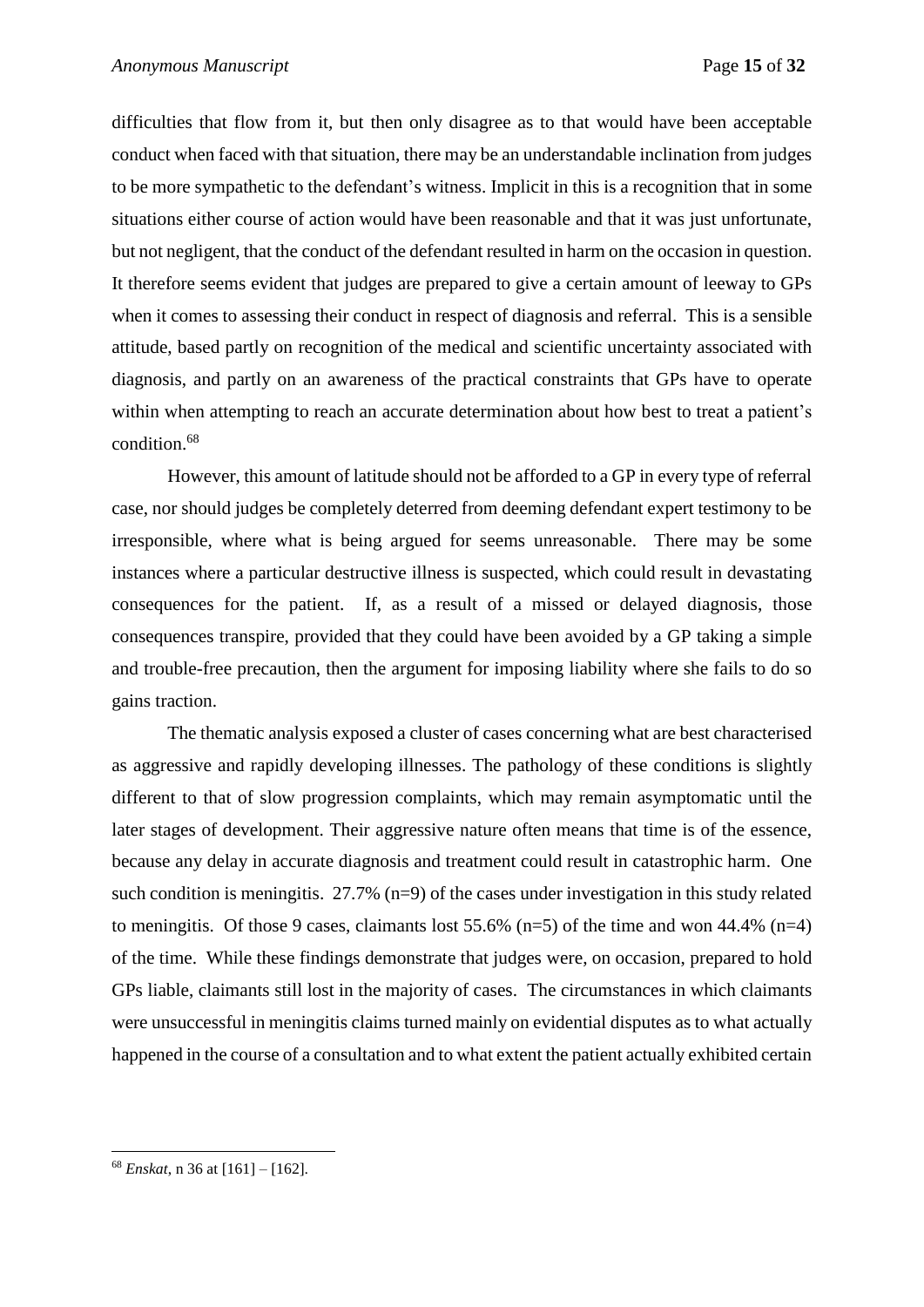symptoms at the time they were assessed. $69$  The issue therefore frequently turned on credibility, which, as noted earlier, is a crucial aspect of any case and something that judges have to play close attention to amidst the throes of litigation. Trial judges, of course, have the benefit of hearing and assessing witnesses first hand, and of observing how they perform under cross-examination. Appellate court judges do not enjoy these advantages to the same extent, but they do still have access to full expert reports and the daily trial transcripts. Thus, the law reports do not always give a complete picture of the finer points of a case and so a degree of caution has to be exercised when attempting to critique judges' decisions. Nonetheless, based on what is available in the reported transcripts, a number of observations can be made about the reasoning of judges in certain GP cases that is suggestive of the fact that the bigger and more holistic picture of reasonableness in the circumstances is sometimes missed.<sup>70</sup>

In *Knott v Leading* the claimant alleged that the defendant was negligent in failing to refer her to hospital when she had observable symptoms that were consistent with her suffering from meningitis.<sup>71</sup> During the relevant consultation, the patient, a child, presented with symptoms of a sore throat and earache, a temperature and a history of vomiting in the night. Moreover, a rash was observed across the upper part of the child's chest.<sup>72</sup> In the opinion of the GP this was an urticarial rash and not a meningeal rash; such was his confidence in that assessment that he did not apply pressure to the rash to check if it remained or disappeared.<sup>73</sup> As he had witnessed this type of presentation frequently, the GP moved directly to a diagnosis of viral illness, even though it was conceded by him that he should not have completely ruled out a differential diagnosis.<sup>74</sup> Despite its exact classification being the subject of some uncertainty, Davies J found that the rash was not meningeal in nature at the time of the consultation and held that the GP was not negligent in failing to refer the child to hospital.<sup>75</sup>

<sup>69</sup> *FB v Rana* [2015] EWHC 1536; *W v Johnson* [2015] EWHC 276; *Doy*, n 60; *J v Hillard and Others*, 24th May 2001, Unreported.

<sup>70</sup> Teff, n 15.

<sup>71</sup> [2010] EWHC 1827.

 $72$  Ibid at [34] – [43].

<sup>73</sup> Ibid at [34].

<sup>74</sup> Ibid at [41].

<sup>&</sup>lt;sup>75</sup> Ibid at [90], and [94] – [95].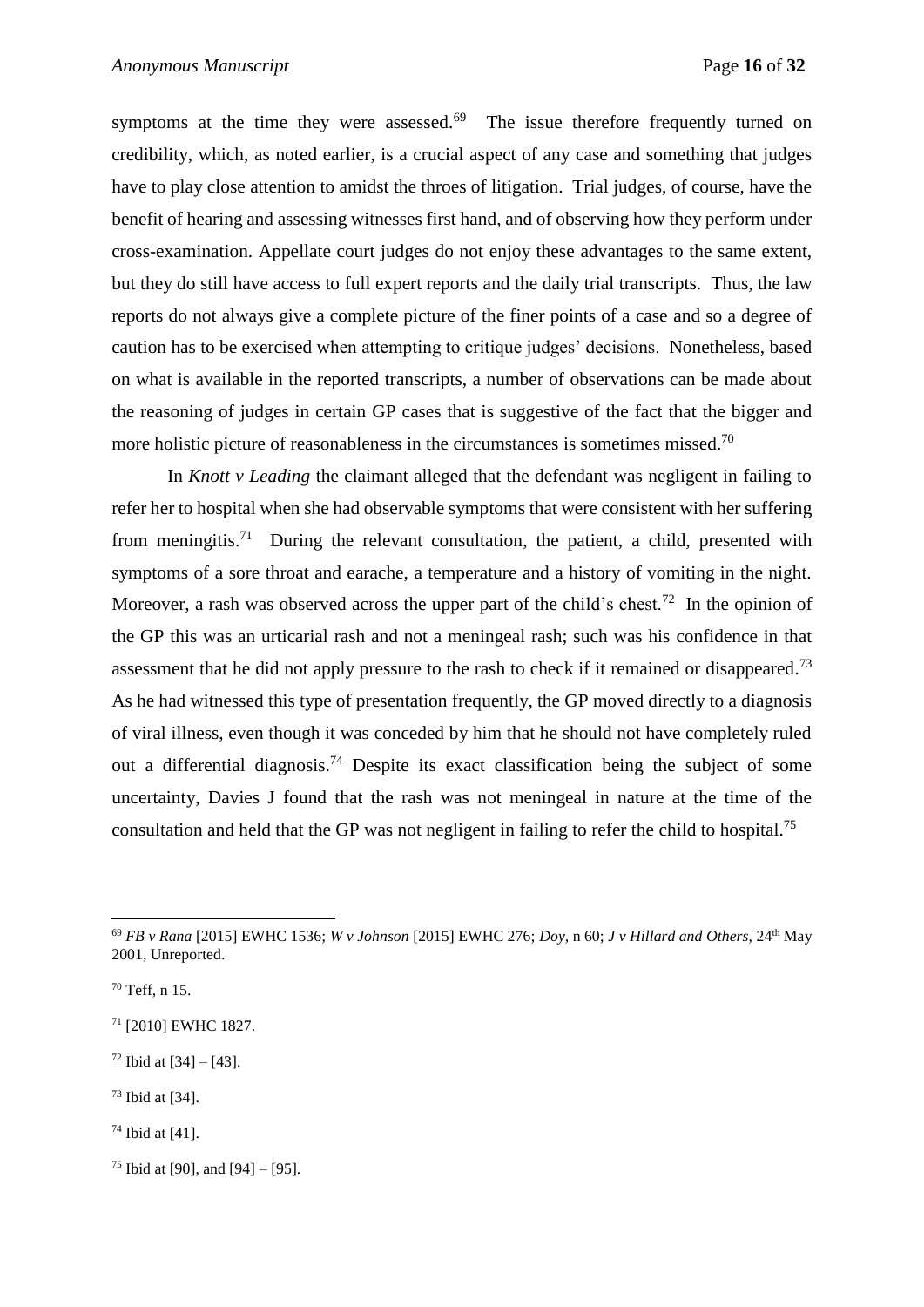Notwithstanding that the judge may have been more persuaded by the GP's evidence over that of the claimant's parents as to her actual presentation at the relevant time, here was a child that had a collection of symptoms that ought to have raised at least some concern in the mind of the GP. Admittedly, the presence of any one of those symptoms alone may have been insufficient to raise the necessary level of alarm, but perhaps those symptoms *combined with a rash*, whatever its true nature, ought to have been enough to persuade the GP to err on the side of caution and to refer. What is required, as stated by Cox J in *Large v Waldron*, is a 'careful assessment of the totality of the signs and symptoms which exist, even if each symptom individually can be regarded as non-specific'.<sup>76</sup>

It was accepted in *Knott* that the 'threshold for suspicion' in meningitis cases was a 'low one' and that, as 'the consequences of a misdiagnosis can be dire', a GP hasto be confident that she can exclude it before deciding not to refer.<sup>77</sup> Considering that meningitis is known particularly to affect children, and that in some cases those who are very young may not always be able to communicate their symptoms other than through the voice of their parents, when dealing with a child it is not beyond the realms of reasonableness to expect a higher degree of caution from a GP in making her assessment of whether or not to refer. In line with the expert testimony provided in *Coakley v Rosie*, which suggested that a GP 'is expected to suspect the diagnosis, not to diagnose',<sup>78</sup> judges should perhaps be more inclined to endorse a body of medical opinion that supports a suspicious and vigilant attitude. It follows that where a suspicion of meningitis can reasonably be said to exist, or indeed any other such type of aggressive condition, given the speed at which they develop, and their potentially severe consequences, there should be a greater expectation from judges of the need to refer.

*Zarb v Odetoyinbo* concerned another destructive condition, *cauda equina* syndrome. The GP was held not to be liable for failing to make a same day surgical referral for a patient who had previously suffered a disc protrusion. The patient presented to him with pain that radiated down both legs, and she was experiencing severe difficulty in walking.<sup>79</sup> As with all the cases analysed in this study, it is possible that the medical complaint would have been dealt with differently when the facts actually occurred. The incident in *Zarb*, for example, took place

<sup>76</sup> [2008] EWHC 1937 at [112].

<sup>77</sup> Ibid at [43].

<sup>78</sup> *Coakley*, n 67 at [62].

<sup>79</sup> [2006] EWHC 2880; (2007) 93 BMLR 166.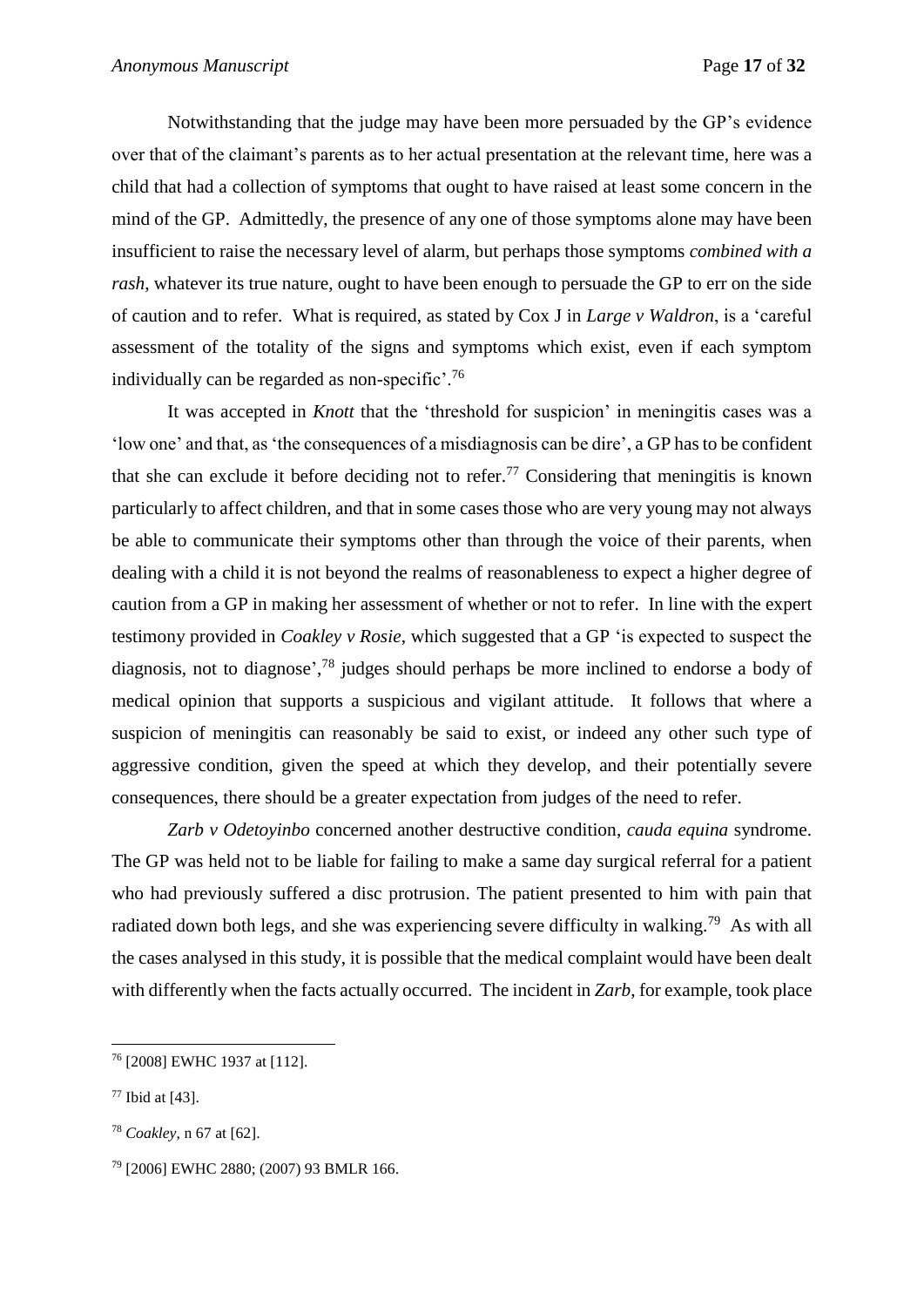in 2001 and the advice on how best to deal with a suspected case of *cauda equina syndrome* may well have differed back then from the present position. Nowadays, certainly, GPs are advised to treat any suspicion of the condition extremely seriously, because time is of the utmost importance.<sup>80</sup> It is only natural then that one has to be wary of assessing judgments with the benefit of hindsight, but even so, certain things can still be said about *Zarb* given the widespread acceptance, even at the time, of *cauda equina syndrome* being a medical emergency with potentially disastrous consequences.<sup>81</sup>

The patient exhibited symptoms that ought to have alerted the GP to the very real danger of a serious neurological complaint. Given that she had previously suffered a disc protrusion, which was known to be located in a very delicate position near the spinal cord, the presenting symptoms plus that known history should have been enough to trigger a level of suspicion that met the threshold for a same day referral.<sup>82</sup> Given that *cauda equina syndrome* can often lead to paralysis and permanent loss of bladder and bowel control, the slightest warning signs should demand urgent referral, both then and now. In these aggressive high-risk conditions, it is surely open to question Tugendhat J's declaration that it may well be prudent and sensible for a GP to make a same day referral, but that a GP who 'trusts his own judgment' and decides not to will not act in breach.<sup>83</sup> Where simple steps can be taken to avoid a catastrophic degree of harm, it should not be beyond the wit of a judge to hold that any course of action that fails to take those steps, and any testimony in support of it, is unreasonable in the circumstances and therefore negligent.

The danger here is that this line of argument could be interpreted to suggest that the cautious approach ought to be treated as the 'gold' standard in every case and that a GP should automatically be held in breach for adopting any other course of action. That is not the argument; the point is that a GP, who does not typically participate in intricate and risky medical procedures, and who therefore is not in an analogous position to that of many of her secondary care colleagues, is sometimes in a position where she can avoid catastrophic harm being caused to a patient by taking a straightforward precaution. Where that precaution is not taken, a judge ought to be more willing to make a finding of breach against her.

 $\overline{a}$ 

<sup>83</sup> Ibid at [111].

<sup>80</sup> Alan Gardner *et al.*, '*Cauda Equina* Syndrome: A Review of the Current Clinical and Medico-Legal Position (2011) 20 *European Spine Journal* 690.

<sup>81</sup> *Zarb*, n 79 at [15].

<sup>82</sup> Ibid at [3].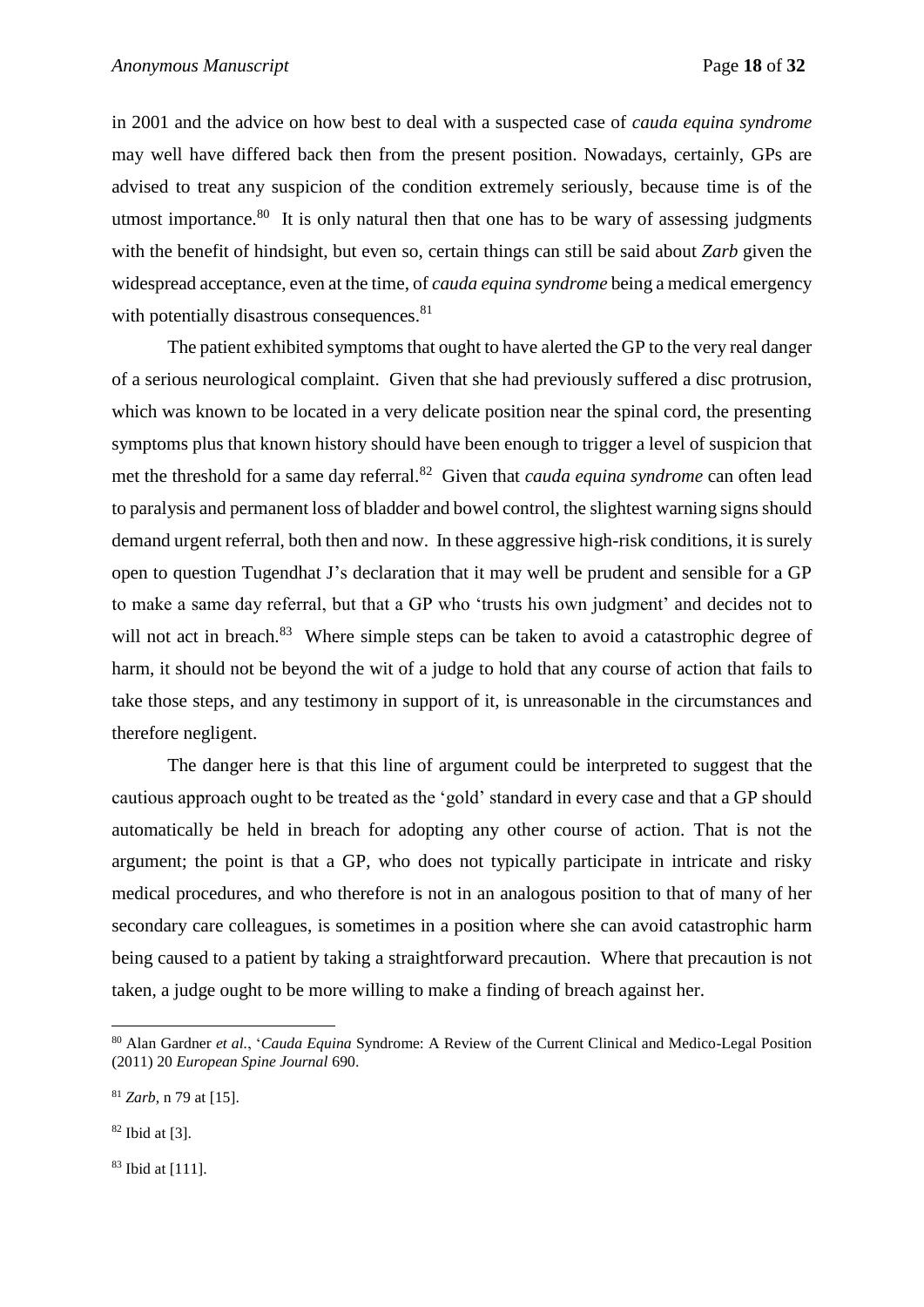## *iii) Balancing of Risks versus Benefits*

The findings revealed that, in certain situations, judges were actually prepared to depart from expert medical testimony led in support of a defendant's conduct.<sup>84</sup> They appeared more inclined to do this though where the issue focused on referral, advice and communication, evidenced by the fact that claimants never succeeded in treatment cases. In line with its characterisation as a 'gloss' on *Bolam*, *Bolitho* was only mentioned in passing in the majority of cases and a line of reasoning that centred solely on the judgment itself was never really invoked. Nevertheless, there were some cases in which the balancing of risks and benefits did feature. 85 The *Bolitho* balancing exercise is a useful arrow in a judge's quiver because, where there is some degree of risk attendant upon a particular course of action, it is useful to offset that risk against any potential benefits in order to gauge whether the riskier approach was in fact responsible.

On the balance point, judges have been seen to hold GPs liable for failing to take basic precautions, notwithstanding that there was a body of medical opinion in support of what the GP did.<sup>86</sup> This is because where a very obvious precaution could have been taken, recourse to *Bolitho* is not necessary as any assessment of the risk versus benefit ratio would be so one sided that any 'balancing' of the two would be superfluous. Hence, the argument in *Langdon v Williams* that it was acceptable not to rouse a sleeping baby in order to assess accurately its level of responsiveness because 'it is an instinct if you see a baby asleep to leave it', was clearly unsatisfactory.<sup>87</sup> This typifies a situation in which a patient was exposed to an unreasonable risk without any discernible benefit, where that risk could easily have been avoided.

Where, however, the issue relates to more complex treatment decisions, any balancing exercise becomes more challenging for judges to undertake.<sup>88</sup> It is in these situations where they may be more hesitant to interpose their own views over those held by preeminent experts. This is understandable to a degree, but it should not always be used as an excuse for abdicating any objective assessment of the evidence in its entirety. Take, for example, *Maguire v North* 

<sup>84</sup> See *Large*, n 76; *Coakely*, n 67; and *Ganz v Childs* [2011] EWHC 13; [2011] Med LR 113.

<sup>85</sup> Mulheron; Heywood, n 22.

<sup>86</sup> *Marriott*, above n 23.

 $87$  [2008] EWHC 741 at Conclusions, [xiv].

<sup>&</sup>lt;sup>88</sup> It should be noted that the number of treatment cases in this study was statistically very small.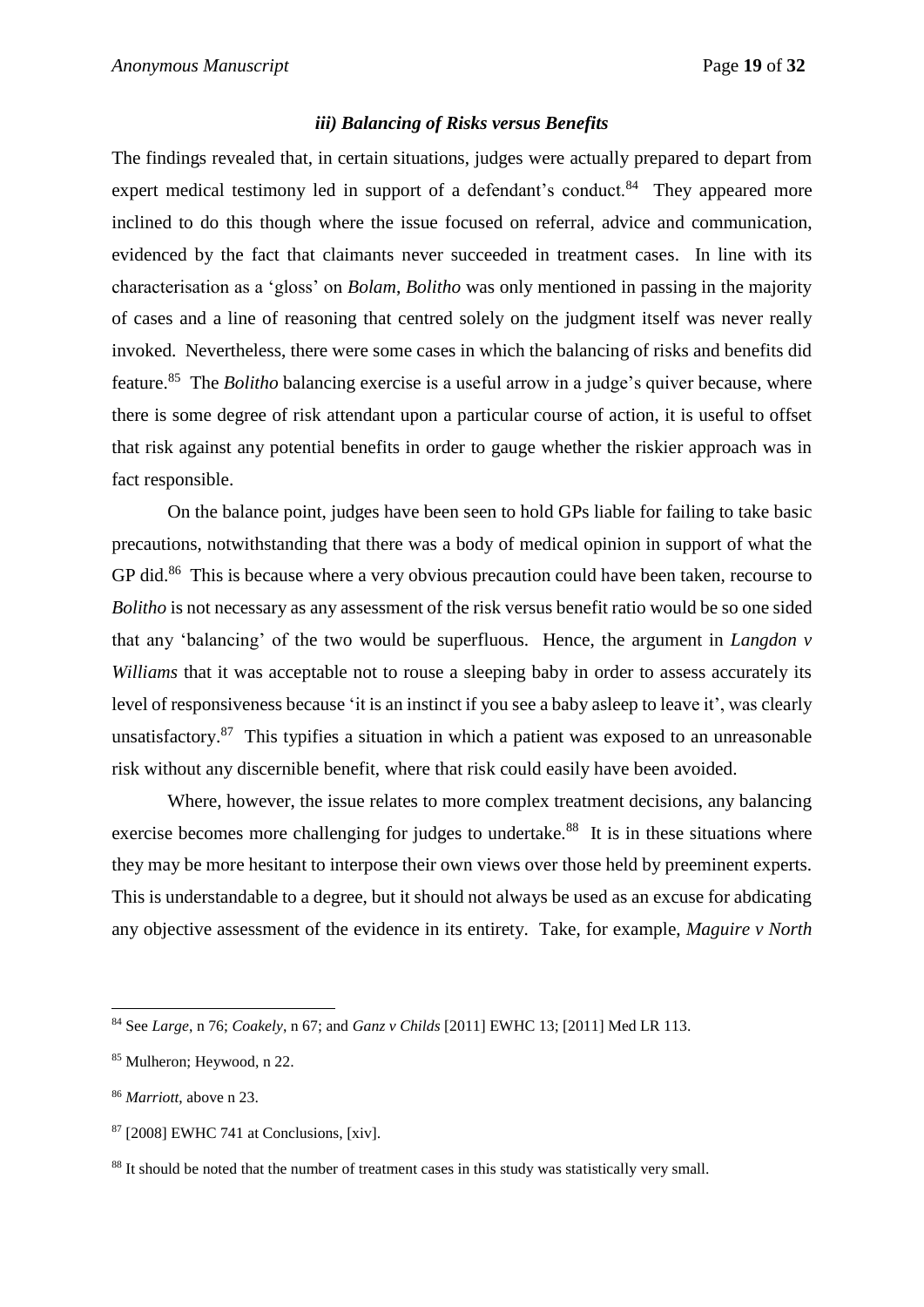West Strategic Health Authority.<sup>89</sup> The case is complicated, but in essence involved a GP and a hospital effectively blaming each other for failing to detect the recurrence of a leak of cerebrospinal fluid from the patient's nose, which ultimately caused him to suffer brain damage.<sup>90</sup> One of the key questions that fell to be decided was whether, if the patient had been offered an earlier follow-up appointment after his initial discharge from the hospital, the consultant should have performed what is known as a 'tilt test' in order to identify any recurrence of the leak at that earlier stage.<sup>91</sup> Despite this component of the case not focusing on the GP's conduct, it neatly illustrates some of the problems faced by judges in the realms of assessing treatment decisions. Undoubtedly there would have been some benefits to undertaking a tilt test in that it could have exposed the underlying problem earlier, meaning that there would never have been any need for the GP to be called into action at a later date, but there were also very clear risks attached to that course of action. If there was immature healing of the fistula from which the leak initially occurred, a tilt test could have caused increased hydraulic pressure, which would have disrupted the healing process.<sup>92</sup> In respect of the risk versus benefit ratio, while the test itself may have been simple and non-traumatic insofar as its execution was concerned, the risk that could flow from it was potentially extremely severe. In view of this, it would have been very difficult to justifiably classify any medical testimony in support of not performing the test as being irresponsible. 93

In contrast, judges ought not to be too reticent to intervene in relation to every treatment issue. In *Thompson v Bradford*, the main allegation of negligence centred on the fact that a GP failed to recognise that a perianal abscess in a small child was symptomatic of an acute illness rather than a localised infection.<sup>94</sup> He then reassured the child's parents that there was no reason why an immunisation against Polio should not go ahead, which was subsequently

1

<sup>92</sup> Ibid at [118].

<sup>89</sup> *Maguire*, n 31.

<sup>&</sup>lt;sup>90</sup> Even though the patient eventually contracted meningitis from the original injury, for the purposes of analysis this case was not categorised as a pure meningitis case.

<sup>&</sup>lt;sup>91</sup> *Maguire*, n 31 at [30]. The tilt test is a relatively simple and non-invasive diagnostic procedure, the aim of which is to assess whether or not any fistula has healed, or if there is still evidence of a recurrent leak when the patient experiences downward pressure.

<sup>&</sup>lt;sup>93</sup> Indeed, HHJ Cotter OC was satisfied that a responsible body of clinicians would not have undertaken a tilt test, at [116].

<sup>94</sup> [2004] EWHC 2424. For the purposes of analysis this was classified as a treatment case, which the claimant lost. A subsequent allegation of negligent disclosure was heard before the Court of Appeal, discussed below.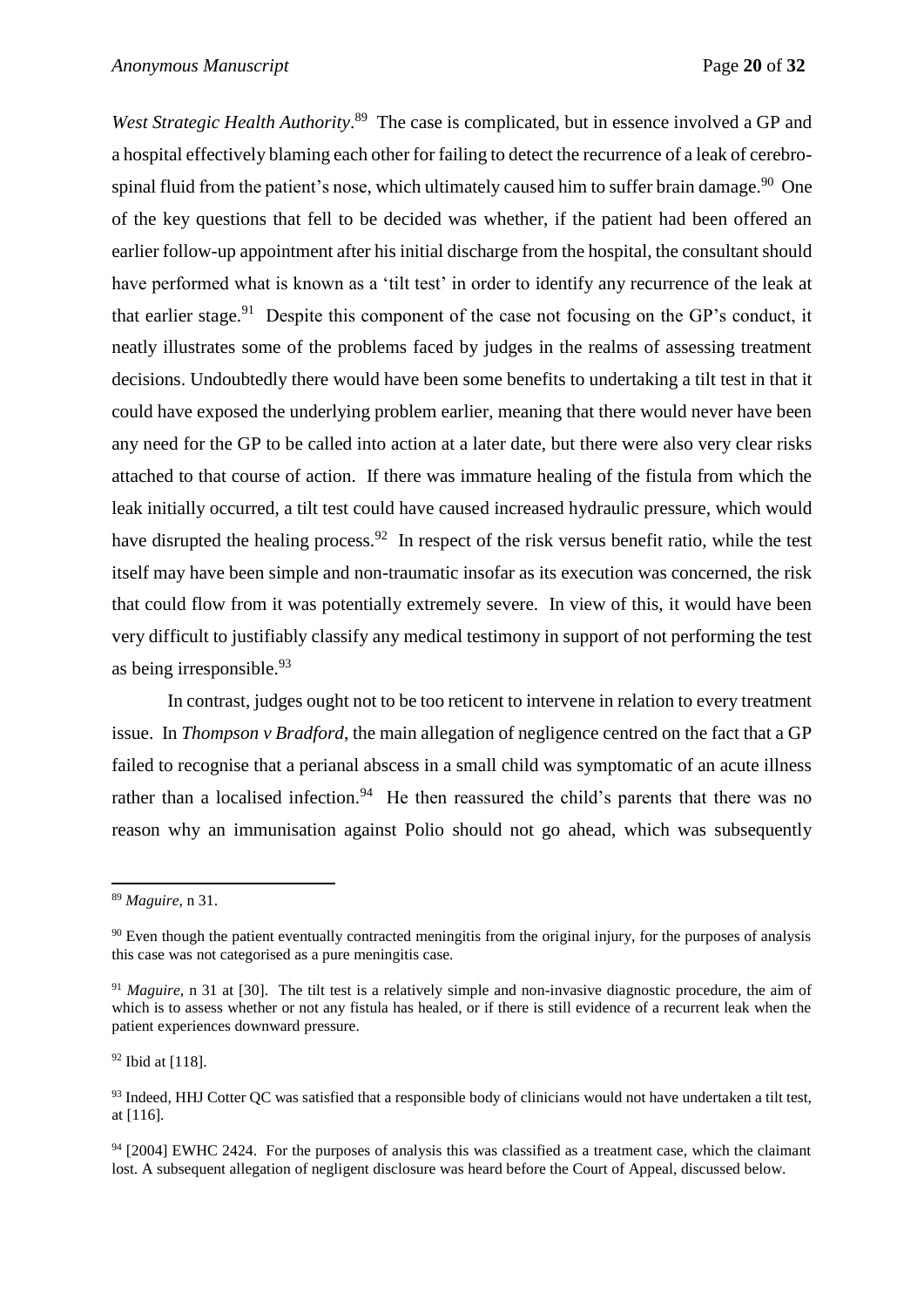administered. Shortly afterwards the abscess had to be lanced under general anaesthetic and, as a consequence of that operation, the patient was left with an open wound. The Polio vaccine, as a live virus, then infiltrated the wound and tragically the child contracted the very condition that the vaccine sought to guard against.<sup>95</sup> It was accepted that a recurrent and perianal abscess is an unusual presentation in general practice and that it may well have required surgery in the future.<sup>96</sup>

Arguably, these symptoms alone ought to have prompted a more careful thought pattern from the GP as to whether something more sinister was occurring. Irrespective of that, whatever the true diagnosis, it is submitted that caution ought to have prevailed. There were clearly benefits to postponing the vaccination to assess the true nature of the illness, which would not have exposed the child to any increased risk, save that the vaccination would have been slightly delayed.<sup>97</sup> The patient was therefore exposed to a disproportionate and unreasonable risk; he was subjected to a live virus when the doctor ought to have foreseen the possibility of a future open wound, compared to the much more discernible benefit of postponement, which ultimately would have avoided the consequences of that severe and unnecessary risk. This is the paradigm example of a situation in which the judge should have engaged with the expert opinion to a greater extent, perhaps questioning why the defendant's expert endorsed behaviour which, despite being technically in accordance with Green Book Guidelines on common immunisation practice at the time, ignored any consideration of the need to proceed with extra diligence in the light of the especial peculiarities of the child's condition.<sup>98</sup> Remaining sensitive to a unique condition in a young child, and thereby suggesting a delay in the vaccination, surely portrays the expert testimony presented on behalf of the claimant in a more respectable and reasonable light.<sup>99</sup>

While it may be more challenging for a judge to weigh the risks and benefits where the dispute involves medical questions concerning appropriate treatment, it may not necessarily be

 $95$  Ibid at [18] – [20].

<sup>96</sup> Ibid at [17].

 $97$  Ibid at [22]. The delay would not have placed the child in any immediate danger.

<sup>&</sup>lt;sup>98</sup> The 1996 edition of the "Green Book" was identified by both experts as the definitive work which a reasonably competent GP should apply. See *Thompson*, n 94 at [23].

<sup>99</sup> The claimant in *Thompson* eventually lost, which the Court of Appeal later affirmed. See [2005] EWCA Civ 1439; [2006] Lloyd's Rep Med 95. For an interesting criminal law example of a GP case in which a judge engaged with the expert opinion in a thorough manner, which effectively led to the Crown being hoist by its own petard, see *R v Rudling* [2016] EWCA Crim 741.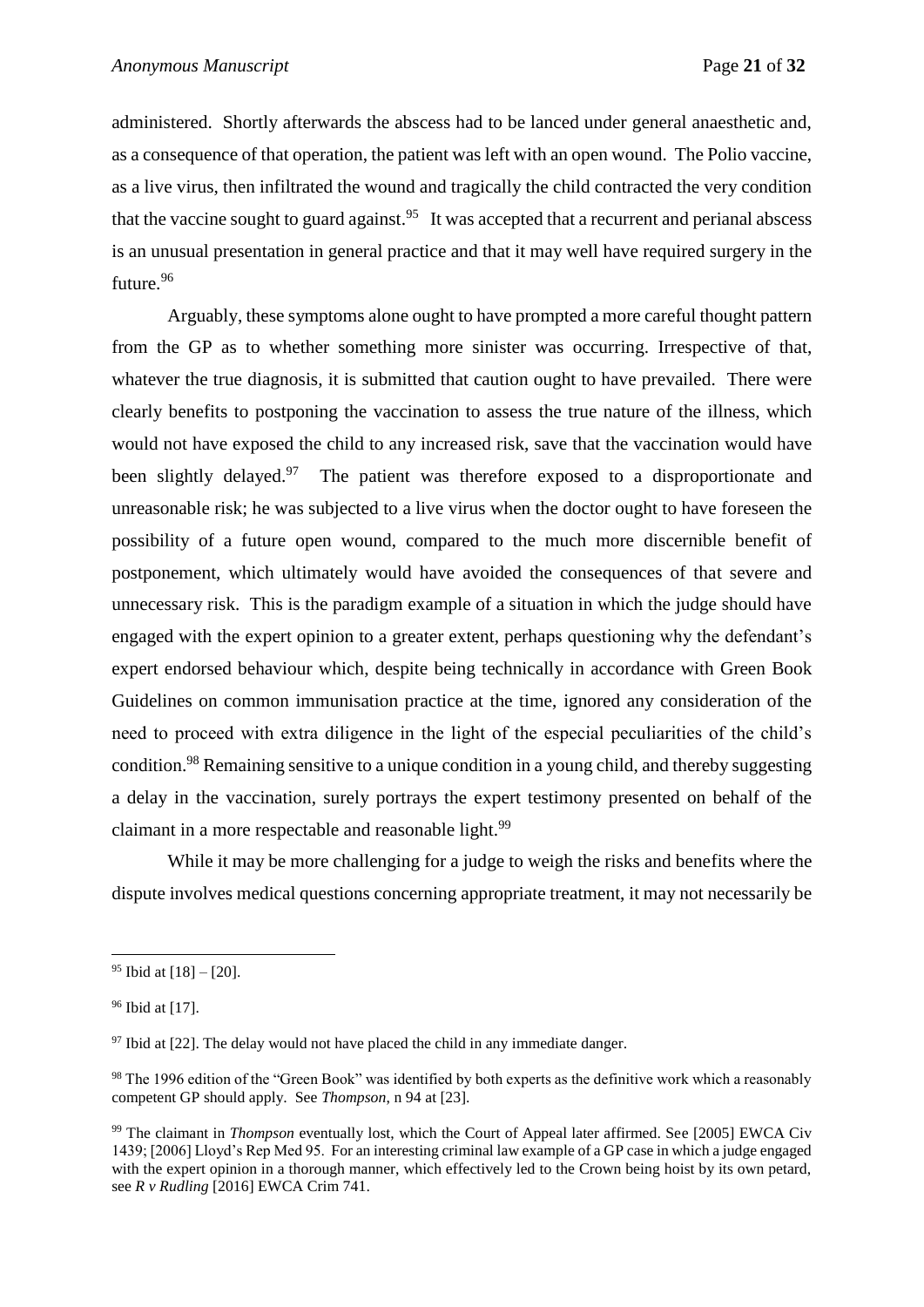as difficult where the focus is on referral. These issues sometimes demand less in the way of technical medical expertise and the risk versus benefit ratios are not as finely balanced. Indeed, the findings here are indicative of varying attitudes from judges in regard to the balancing of risks and benefits in a patient's favour in referral cases. Foskett J in *Ganz v Childs* suggested that where there was 'some' chance that a child may be suffering from pneumonia, it would be imperative to discover that quickly.<sup>100</sup> As such, there could be no logical basis for delaying the relevant hospital tests. Where a child was concerned, his approach to the balancing exercise was that if the tests 'proved negative, nothing would be lost and pneumonia would have been excluded. If the tests were positive, suitable treatment could be put in place quickly.'<sup>101</sup> Given that children are perhaps more susceptible to certain conditions, and that they may not be able to communicate their symptoms as clearly as adults, a low threshold for suspicion is necessary. An additional layer of caution was therefore recognised by Foskett J as being essential when dealing with children. Nonetheless, it is not entirely fair of him to suggest that 'nothing would be lost' in terms of mandating a referral. This gives the impression that the balancing exercise is wholly one-sided, which is a misnomer.

Referrals take time, cost money and, in some instances, will expose the patient to unnecessary levels of discomfort. There are also questions concerning allocation of resources. This was identified by Leveson LJ in *Ministry of Justice v Carter*, where he pointed out that specialist referrals have 'implications in relation to the pressure of work on this service'.<sup>102</sup> At various junctures in the judgment, guidance from professional regulatory bodies was also alluded to which actively discouraged the practice of routinely over-investigating or making inappropriate referrals.<sup>103</sup> Some of those guidelines have since been updated and now focus more on when to refer, rather than when not to.<sup>104</sup> However, an interesting question is nonetheless raised about whether or not there is a hidden agenda behind actively discouraging referrals. In *Carter*, there was no suggestion of a financial reward for the doctor in not referring

<sup>&</sup>lt;sup>100</sup> *Ganz*, n 84. Emphasis in the original judgment at [101].

<sup>101</sup> Ibid.

<sup>102</sup> [2010] EWCA Civ 694 at [23].

<sup>&</sup>lt;sup>103</sup> Ibid at [14] – [18]. The defendant relied upon the then NICE 2005 Guidelines on Diagnosis of Breast Cancer, and the Kent & Medway Cancer Network Guidelines.

<sup>104</sup> See NICE Guideline (NG 12) 'Suspected Cancer: Recognition and Referral', June 2015, at [1.4] and [1.16].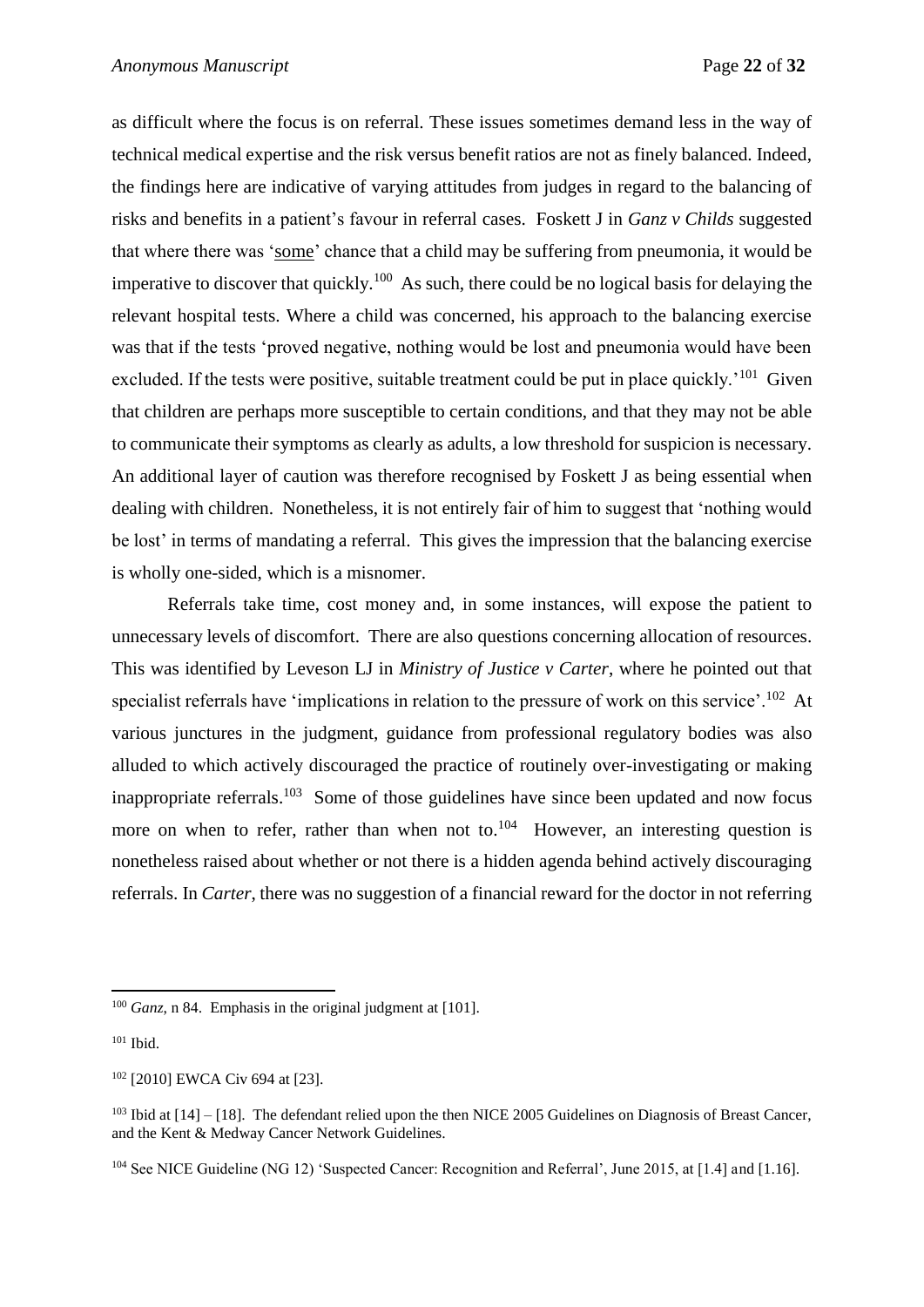**.** 

the patient, yet a more recent article in the Guardian claimed that some GP practices were offered financial rewards for not referring patients to hospital,<sup>105</sup> which is worrying.

It is one thing to encourage a GP to rely on her own clinical judgement and to back her own diagnosis after a careful and robust examination of a patient, it is quite another to suggest that a culture of referrals should be suppressed because of the additional cost and strain it may be placing on the NHS. Any incentives not to refer, financial or otherwise, must form part of a holistic balancing process in the mind of a GP when deciding whether or not to refer, and this approach should equally form an integral part of a judge's reasoning when determining the legal question of breach. The balancing exercise should include not only consideration of the presentation of symptoms, but also the severity and consequences of any suspected illness, any previous complaints suffered by the patient, the range of alternative diagnoses and any characteristics particular to the patient that may increase the risk factor of any suspected condition. <sup>106</sup> Resource questions are, of course, relevant factors which should also be accounted for in any balancing process and, in some instances, they may even prove to be the prevailing consideration. Yet, concerns over resources should not be allowed to dictate entirely the decision-making process in respect of referrals, especially where there are a combination of compelling factors which are indicative of the patient's health being compromised unreasonably by any indecision on the part of a GP.

# *iv) Communication and Information Exchange*

The theme of communication and information exchange permeated throughout many of the cases in this study.<sup>107</sup> The importance of good communication between doctors and patients has been frequently identified.<sup>108</sup> A breakdown in communication is often perceived to be a key factor that leads to complaints, which in turn may then escalate into formal legal action.<sup>109</sup>

<sup>105</sup> Denis Campbell *et al*., 'GP Practices "Offered Rewards" For Not Referring Patients To Hospitals', *The Guardian, Thursday 1<sup>st</sup> October, 2015. Also, Robertson, n 2.* 

<sup>106</sup> For an example see the judgment of Gross J in *Mellor v Sheffield Teaching Hospitals NHS Trust and Others* [2004] EWHC 780 at [228] (1) (iii) (c).

<sup>&</sup>lt;sup>107</sup> Communication errors, and the need for good communication, is not a new problem manifested solely in this study. See, for example, Judith Laing and Jean McHale (eds), *Principles of Medical Law* (4th edn, OUP 2017) at [4.83]; GMC, *Good Medical Practice* (GMC 2013) at pp 13-18.

<sup>108</sup> Debra Roter and Judith A Hall, *Doctors Talking with Patients/Patients Talking with Doctors: Improving Communication in Medical Visits* (2nd edn, Praeger 2006); LML Ong *et al.*, 'Doctor-Patient Communication: A Review of the Literature' (1995) 40 *Social Science and Medicine* 903.

<sup>&</sup>lt;sup>109</sup> Jimmy Nguyen, 'Communication-Related Allegations Against Physicians Caring for Premature Infants (2017) 37 *Journal of Perinatology* 1148; Joseph Domino *et al.*, 'Lack of Physician-Patient Communication as a Key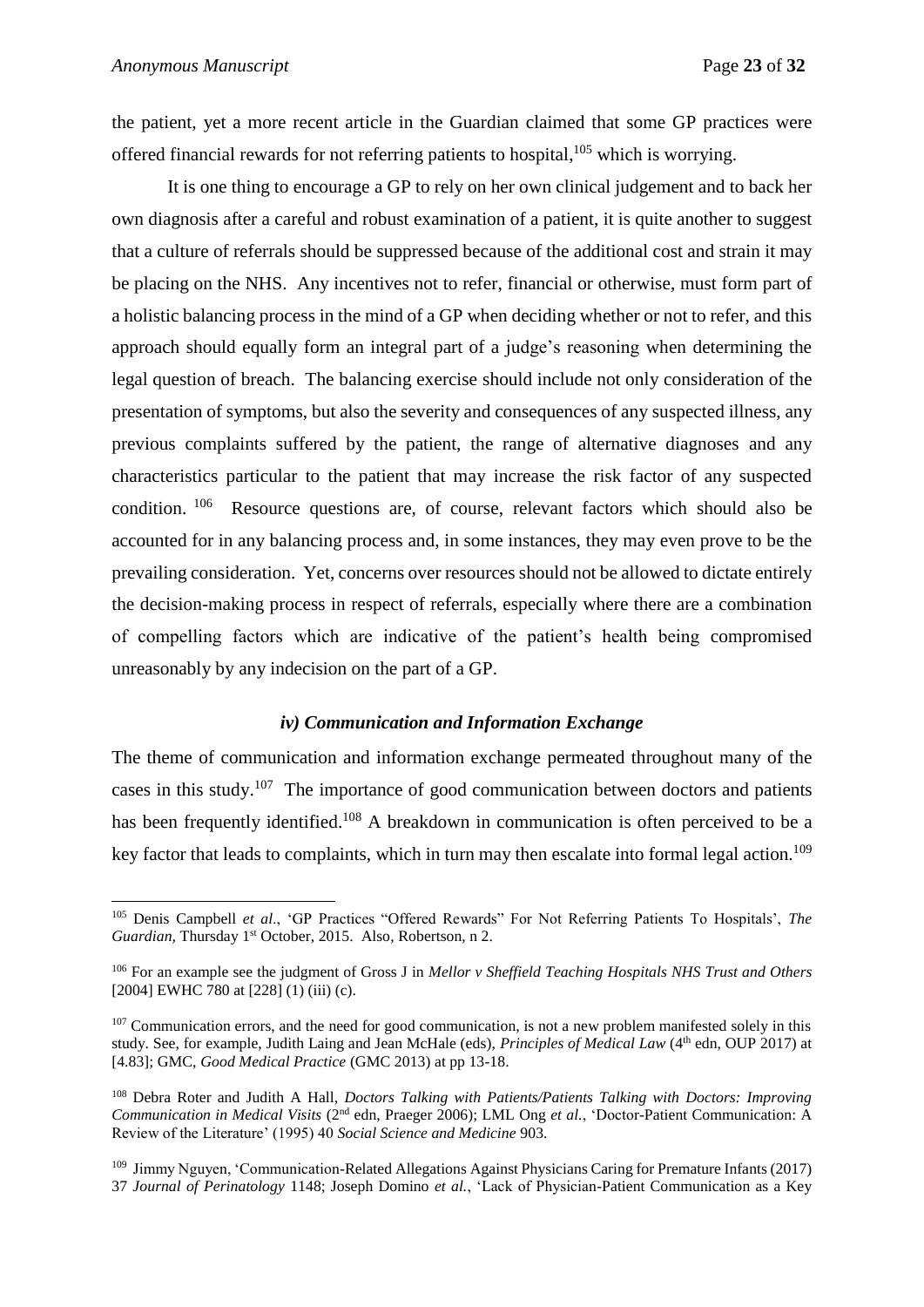Honing communication skills is therefore seen as a way of reducing complaints and resultant legal action.<sup>110</sup> The findings illuminate some rather basic errors in communication, which led to GPs being held liable. In *Cutting v Islam*, for instance, the failure to communicate effectively a simple warning to the patient to return to the surgery if his rectal bleeding persisted caused the GP to be held liable.<sup>111</sup>

In conjunction with rudimentary communication errors, patient questioning was also a prevalent issue. It would seem that GPs sometimes fall into the trap of communicating in a one-dimensional manner. That is, a GP communicates with a view to reaching an accurate diagnosis in as short a time as possible, becoming over reliant on standard questions in order to rule out certain conditions and to identify others. Given the time pressures, this practice is perhaps understandable, but approaching patient questioning in this way injects a degree of objectivity to the interaction and it is here where things can sometimes be missed. It was highlighted by Cox J in *Large v Waldron* that 'some people are naturally more confident and assertive than others and that they will require little prompting in a doctor's surgery. Others are less forthright and require more careful questioning to enable them to articulate and to elaborate upon the important information that the doctor requires'.<sup>112</sup> It is essential therefore that a GP tailors her communication to the wants and needs of the individual patient, for questioning each patient in the same way, in terms of both style and substance, may lead to important diagnostic information being omitted in any conversation.

The need for strong communication skills is enhanced where children are involved; very young children may not be able to speak at all, and, even those who may be slightly older, may still struggle to convey the true nature of their symptoms. Accordingly, a GP must glean whatever she can from a child, but any gaps must be filled in by the parents. On this point, a worrying message was conveyed by HHJ Cotter QC in *Maguire*. <sup>113</sup> For him a common observation in litigation against GPs was 'the patient's parents having a real and reasonable

<sup>113</sup> *Maguire*, n 31.

**<sup>.</sup>** Factor Associated with Malpractice Litigation in Neonatal Brachial Plexus Palsy' (2014) 13 *Journal of Neurosurgery: Pediatrics* 238.

<sup>110</sup> Karen L Posner *et al.*, The Role of Informed Consent in Patient Complaints: Reducing Hidden Health System Costs and Improving Patient Engagement Through Shared Decision Making' (2015) 35 *Journal of Healthcare Risk Management* 38; Steven R. Eastaugh, 'Reducing Litigation Costs Through Better Patient Communication' (2004) 30 *Physician Executive* 36.

<sup>111</sup> [2014] EWHC 720.

<sup>112</sup> *Large*, n 76 at [104].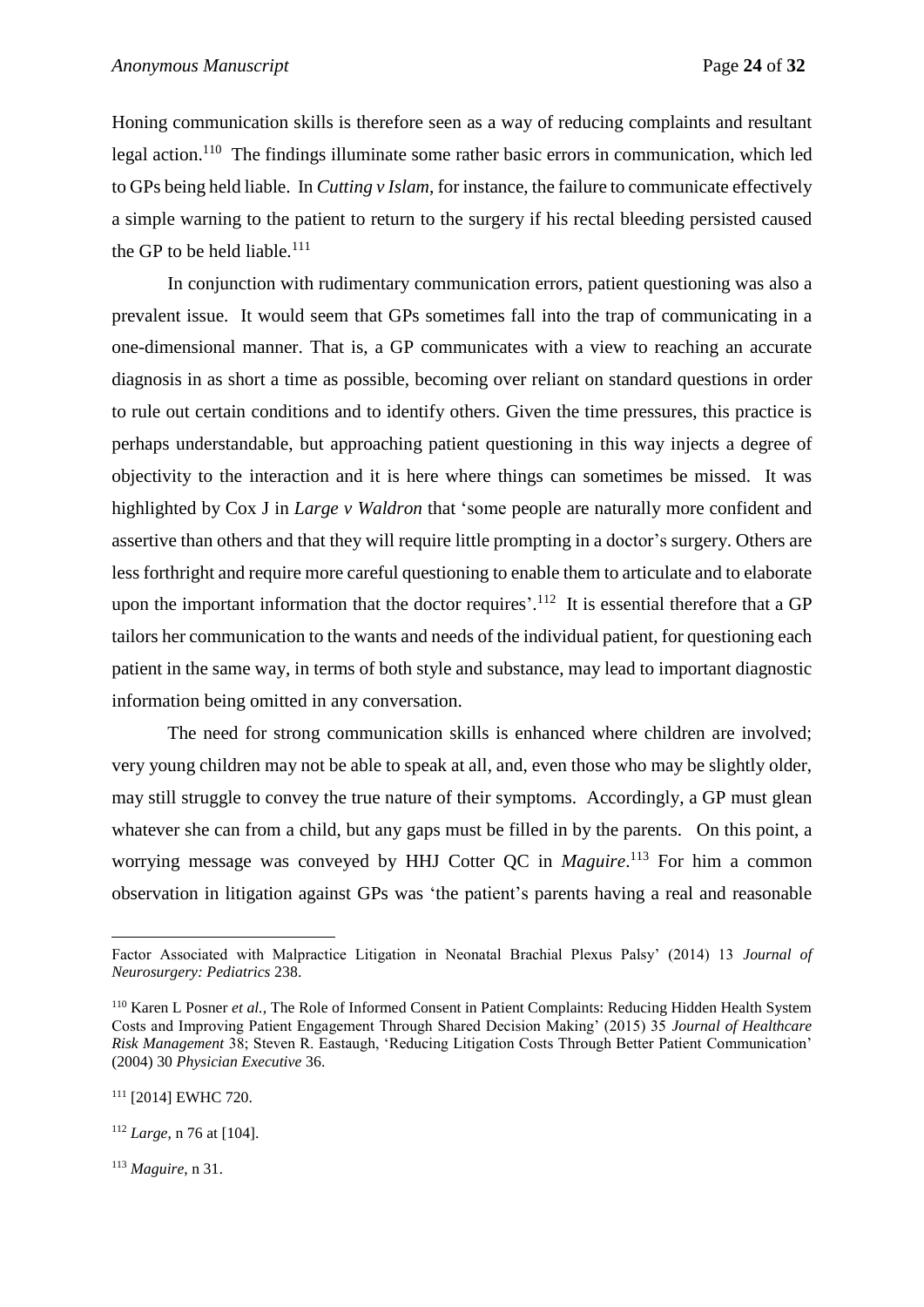concern that there may be a serious problem and being wrongly assured that little was amiss after a clearly inadequate assessment by a visiting  $GP$ <sup>'.114</sup> This is where it becomes especially important to view communication as something more than just a one-way conversation. A GP must listen as well as question and be encouraged, wherever possible, to initiate a dialogue with patients and/or parents.<sup>115</sup> She needs to recognise that she only sees a 'brief snapshot' of what is happening, as opposed to her patient, or her patient's parents, who get to see 'the bigger picture'.<sup>116</sup> A GP should thus adopt an attitude which encourages a more rounded conversation between herself and her patient, because taking the time to explore any concerns in greater depth may reduce the potential for diagnostic errors and consequential legal action.<sup>117</sup>

Communication must also be viewed as a multifaceted concept. It is not just about a GP conversing with her patient; she must also communicate with her colleagues. The cases unveiled a frequent trend of patients being seen by a number of different GPs on a number of different occasions, $118$  and trouble stemmed from a lack of adequate consideration from one GP as to what had occurred previously in a consultation with another colleague.<sup>119</sup> There was scarce evidence of joined-up thinking and symptoms were often considered in isolation instead of any real thought being given to the history behind the current presentation, and to any advice and treatment that had been provided at an earlier stage. Verbal communication, however, should not be the sole focus; written communication is of equal importance.

In many of the claims against GPs the contemporaneous notes made by the doctor played a big part in resolving factual and evidential disputes, $120$  yet it was sometimes

1

<sup>118</sup> *McCabe v Moore and Others* [2015] EWHC 260; *Donald and Others v Ayrshire & Arran Health Board and Others* [2013] CSOH 23; 2013 GWD 7-166; *Ganz*, n 84; *Large*, n 76; *Langdon*, n 87.

<sup>119</sup> Ibid.

<sup>114</sup> Ibid at [92].

<sup>115</sup> Jonathan Herring *et al.*, 'Elbow Room for Best Practice? Montgomery, Patients' Values, and Balanced Decision-Making in Person-Centred Clinical Care', Medical Law Review doi:10.1093/medlaw/fwx029.

<sup>116</sup> Per HHJ Cotter QC in *Maguire*, n 31 at [78].

<sup>&</sup>lt;sup>117</sup> A classic example of the potential consequences of failing to initiate an appropriate dialogue with a patient is found in the adult GP referral case of *Holt v Edge* [2007] EWCA Civ 602; (2007) 97 BMLR 74, a Court of Appeal decision included in this study. Here it was recognised that the GP did not engage is sufficient 'direct' questioning of the patient in order to illicit an accurate diagnosis. The claim eventually failed because it was determined that, even if the GP had asked the appropriate direct question, it would not have prompted a response which would have necessitated an immediate hospital referral.

<sup>&</sup>lt;sup>120</sup> The need for accurate contemporaneous note taking by doctors is already contained in the GMC's Good Medical Practice. See GMC *Good Medical Practice*, n 107 at p 9. The guidance stipulates that the documents doctors should make (including clinical records) to formally record work must be clear, accurate and legible. Records should be made at the same time as the events being recorded or as soon as possible afterwards (at [19]).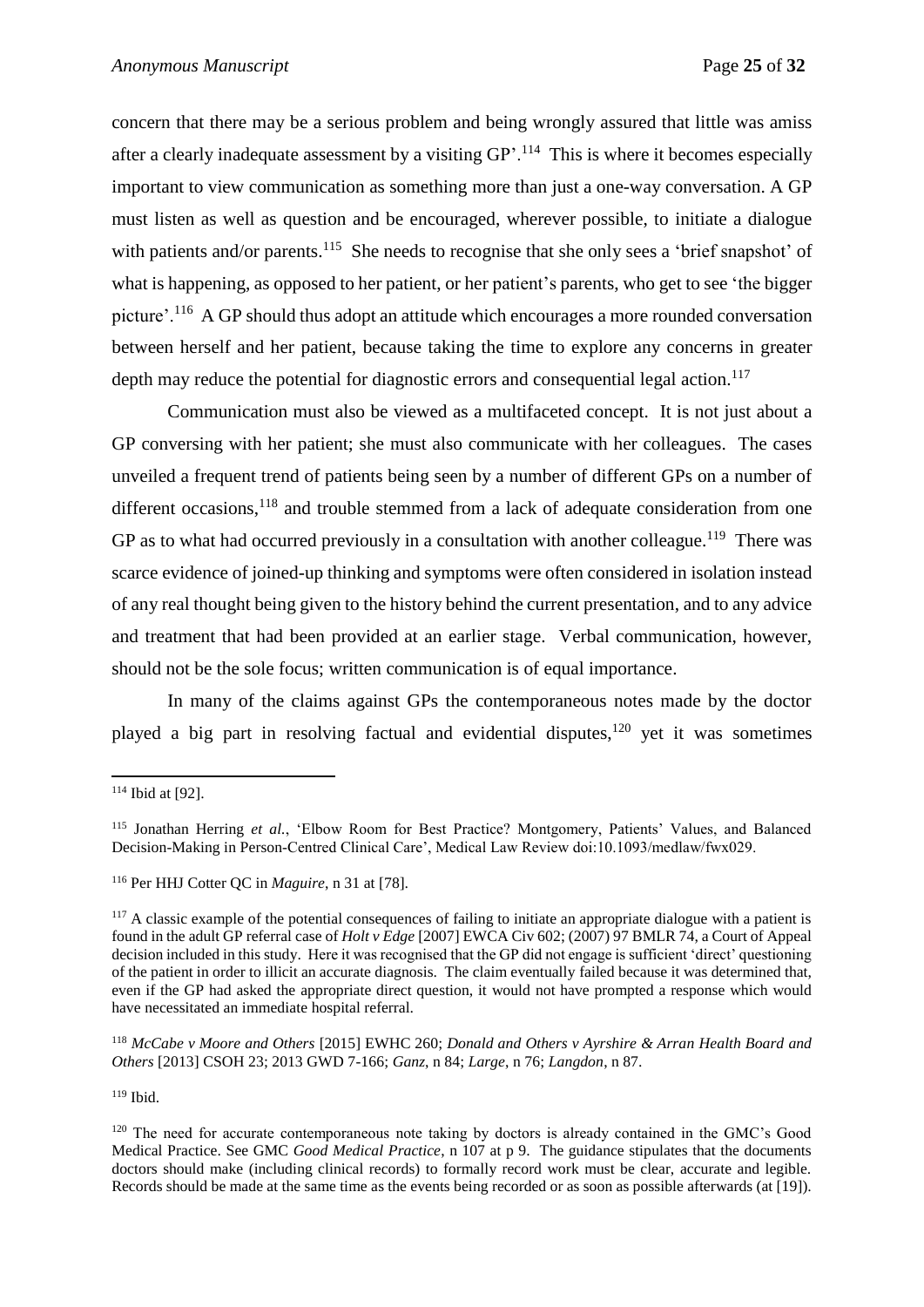acknowledged that those notes were either incomplete, or perhaps not as detailed as they should have been.<sup>121</sup> Given that so much will hinge on the quality of the notes should a case against a GP ever proceed to court, the advice has to be to make them as thorough and meticulous as possible. The main aim of the notes is to chart a comprehensive history, which can then be read by other medical colleagues; they must appear in an accessible and decipherable format in order to avoid the problem of a GP not adequately considering what has gone before when attempting to reach an accurate diagnosis. From a legal perspective, the need for comprehensive notes is pivotal as having a detailed record of what transpired during the course of a consultation may provide a stronger defence for a GP against a lawsuit. It stands to reason then that the importance of good practice in note taking should be heavily underlined in primary care.

In respect of information disclosure, the true impact of the Supreme Court judgment in *Montgomery v Lanarkshire* on GPs remains to be seen.<sup>122</sup> It has been suggested that the primary care relationship between GPs and patients 'may not lend itself as easily to the *Montgomery* model of risk disclosure as a GP's knowledge…may not be as thorough or detailed as one would expect of a specialist'.<sup>123</sup> GPs may be concerned that they do not have 'access to the full range of information or tools to enable them to discharge the standard of duty that *Montgomery* would seem to require'.<sup>124</sup> While it may be unfair to expect the same level of disclosure of a GP than of consultant specialist involved in intricate and high-risk surgery, it is not unreasonable to expect the former to disclose certain types of information to patients. There was no case that focused exclusively on risk disclosure, although the earlier mentioned decision in *Thompson v Bradford* is tangentially relevant.<sup>125</sup> In addition to the allegation of negligent treatment, there was also an ancillary allegation of negligent disclosure. In the High Court, Wilkie J held the GP liable for failing to inform the child's parents that a recurrent perianal

1

<sup>125</sup> *Thompson*, n 94.

Clinical records should include: relevant clinical findings; the decisions made and actions agreed, and who is making the decisions and agreeing the actions; the information given to patients; any drugs prescribed or other investigation or treatment; who is making the record and when (at [21]).

<sup>121</sup> *Doy*, n 60 at [51].

<sup>122</sup> *Montgomery*, n 24.

<sup>123</sup> Laing, n 28 at 143, citing Phil Whitaker, 'How One Tragic Case Changed The Law About Medical Consent For Us All' (2015) New Statesman 28 May.

 $124$  Ibid.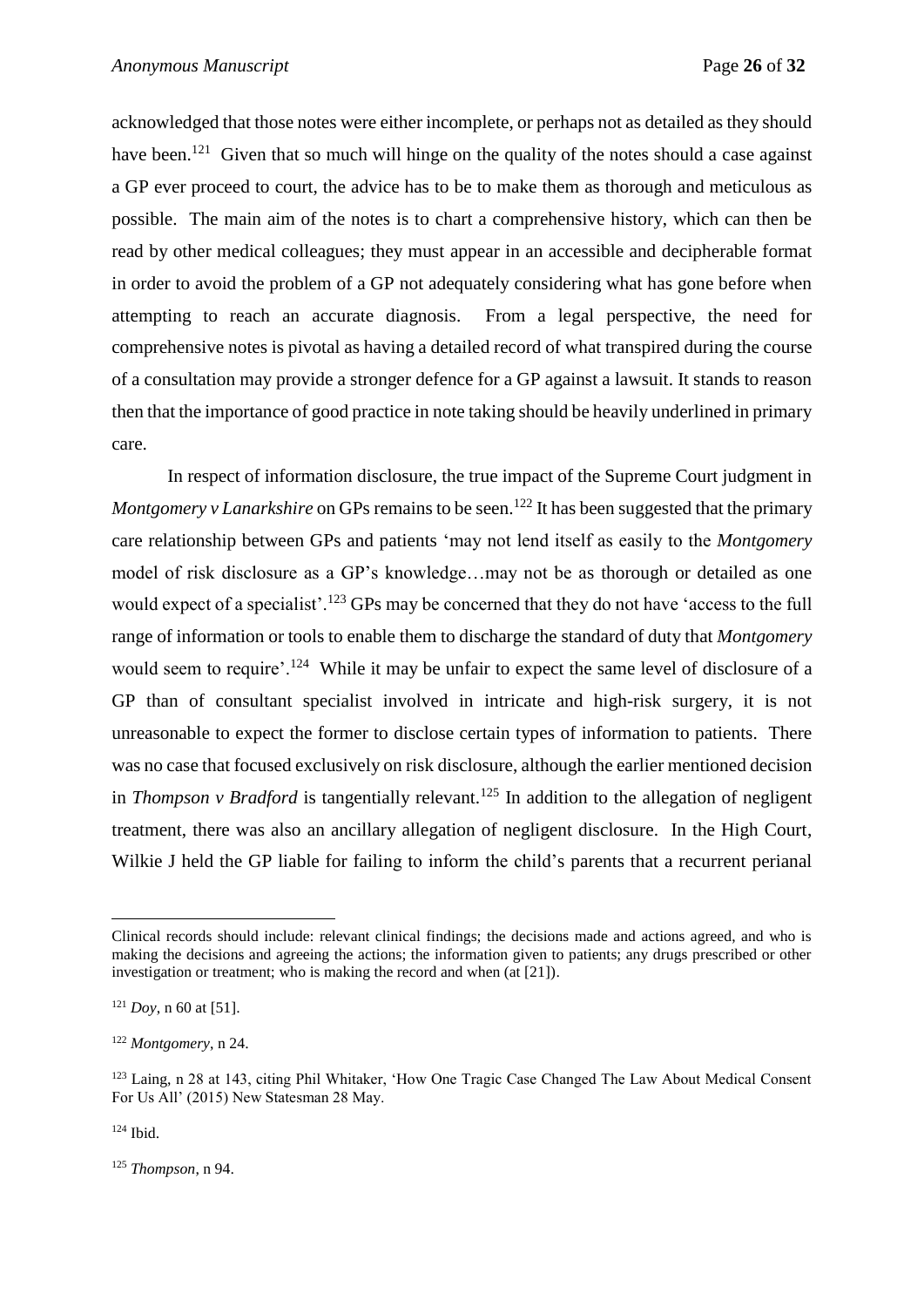abscess was unique in that particular GP's experience and extremely unusual, and that there was the very real prospect of the child having to undergo surgery in the near future should the problem not resolve after a course of antibiotics.<sup>126</sup> The Court of Appeal later overruled this decision. 127

This is exactly the type of case in which *Montgomery* should bite. The fact that it may not have been foreseeable to the GP that there was a specific risk of contracting Polio from the very vaccine that sought to guard against it, and that therefore he was under no duty to disclose it, should have been no excuse for his failure to divulge the other more general risks that may have equally operated on the minds of the child's parents when deciding whether or not to proceed with the immunisation.<sup>128</sup> Had they been informed of the illness's highly unusual nature, and of the potential need for future surgery with the associated risk of an open wound, they may have been likely to postpone the vaccination until the child was in a more stable condition. While not specific to the risk that eventually materialised, these were still crucial pieces of information that the GP omitted to inform the parents about, which would have been likely to influence their decision. Arguably the reasoning of the Court of Appeal in *Thompson* would not survive the ruling in *Montgomery* as this was significant information that would have affected the decision-making process of most reasonable parents, and, if not, almost certainly those particular parents.<sup>129</sup> Mindful of the modern developments in primary care, especially in the light of minor surgical procedures now being performed in primary care settings, the advice to a GP has to be to keep a watchful eye on the developing post-*Montgomery* case law and to remain diligent in terms of what she discloses to patients.<sup>130</sup>

#### *v) Causation: Inimical to Success?*

The findings do not lend support to the view that causation is a troublesome obstacle to patients in GP cases. Where patients lost, the majority of claims actually failed because the patient was unable to prove breach. The question of causation therefore became academic. Nonetheless, judges would often proceed to speculate as to what would have been the situation had it been

<sup>126</sup> Ibid at [27].

<sup>127</sup> [2005] EWCA Civ 1439; [2006] Lloyd's Rep Med 95.

<sup>&</sup>lt;sup>128</sup> The reasoning of the Court of Appeal was based on the fact that, as the specific risk of contracting Polio from the vaccine was unforeseeable to the GP, there was no 'relevant' duty to disclose it.

<sup>129</sup> *Montgomery*, n 24.

<sup>130</sup> Botting *et al.*, n 2.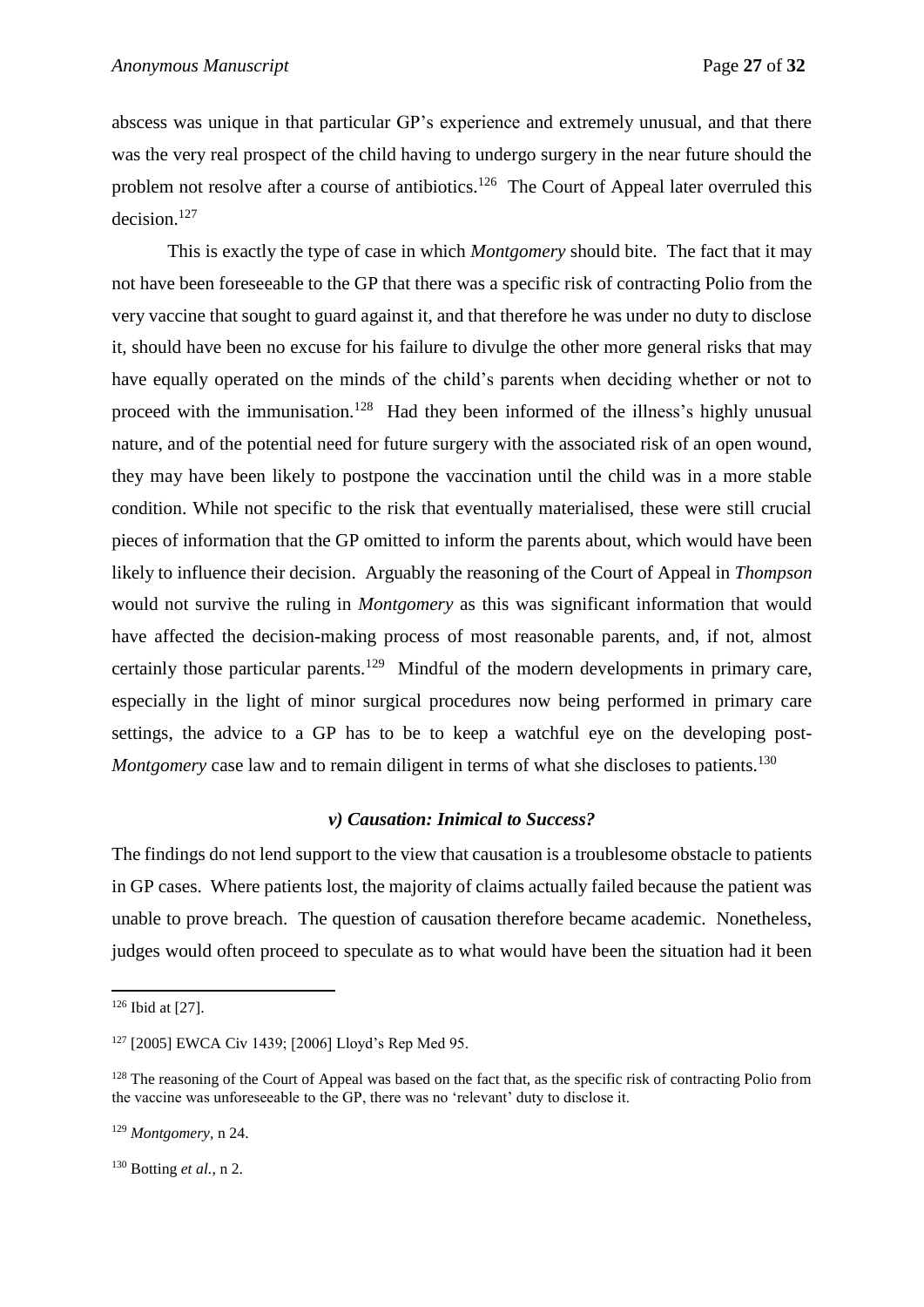a live issue and, where breach was not established, they usually indicated that causation would also have failed.<sup>131</sup> What become clear was that causation was not an impediment to success in that it did not operate to defeat claims that had succeeded in proving breach; once a patient established breach, a favourable finding of causation usually followed. In fact, where breach was proven, there was only one instance in which a claim subsequently failed on a point of causation.<sup>132</sup>

Where the question centred on the lack of, or late, referral, judges frequently endorsed medical testimony in support of the fact that earlier treatment would have avoided the harm that eventuated.<sup>133</sup> Reliance by patients on the reasoning in *Wright* was therefore never required in order to succeed. The judgment was actually only raised once, and by a GP not a patient, in an attempt by the former to argue that the chain of causation had been broken by the subsequent negligence of a hospital.<sup>134</sup> However, as the question of breach had already been decided in favour of the GP, Jay J did not analyse the submission to any great extent, save for suggesting that, irrespective of the applicability of *Wright*, he would have found that the GP's negligence was an effective cause of the patient's injury had he been required to rule on it.<sup>135</sup>

From a different perspective, where a claimant's primary argument in respect of causation was disputed, HHJ Oliver-Jones QC stated in *Coakley v Rosie* that, even if her 'but for' argument did not succeed, he would still have found for her on her alternative argument, which was based on the ruling of the Court of Appeal in *Bailey v Ministry of Defence*.<sup>136</sup> Here it was held that where cumulative causes of harm exist, and where the current state of scientific knowledge precludes a finding that the negligent act, as one of those causes, was in fact the most probable cause of the harm, if a claimant can still prove that the contribution of the negligence was more than negligible, then the 'but for' test should be modified and her case ought to succeed.<sup>137</sup> Given that *Bailey* was a case that involved hospital treatment, its apparent endorsement in respect of primary care negligence is curious. This is especially so in the light

<sup>131</sup> *Baxter*, n 36 at [113] and [123]; *Bulled v McClure* [2006] EWHC 2444 at [81] – [85].

<sup>132</sup> *Toth v Jarman* [2006] EWCA Civ 1028; [2006] 4 All ER 1276.

<sup>133</sup> *Large*, n 76 at [116]; *Coakley*, n 67 at [111].

<sup>134</sup> *Rana*, n 69.

 $135$  Ibid at  $[173] - [175]$ .

<sup>136</sup> *Coakley*, n 67 at [118]. See *Bailey v Ministry of Defence* [2008] EWCA Civ 883; [2009] 1 WLR 1052.

<sup>137</sup> *Bailey*, ibid. Per Waller LJ at [46].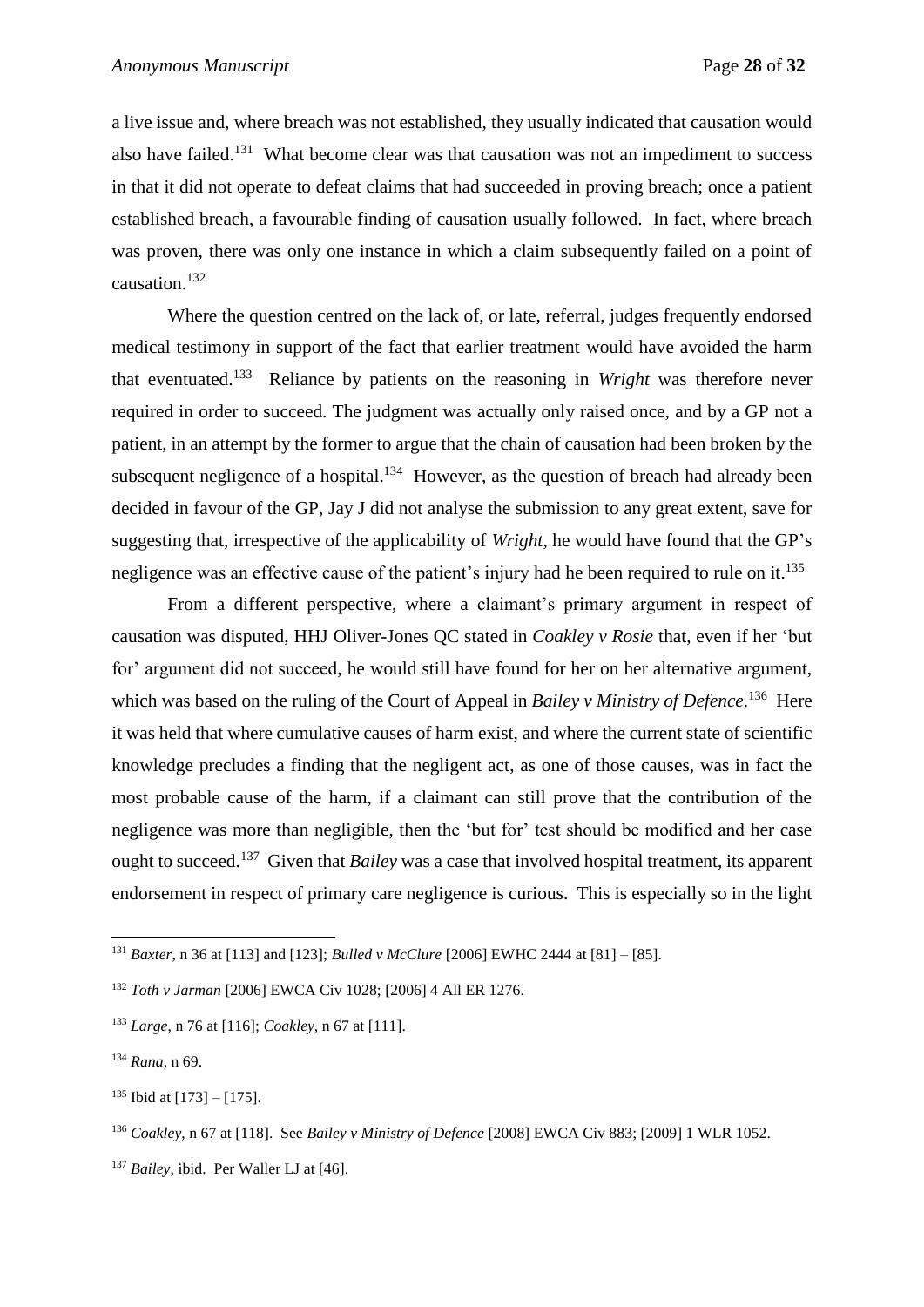of it representing a modification to the conventional 'but for test' that is not without critics.<sup>138</sup> Irrespective of that, it would seem even though some patients may encounter difficulty in establishing conventional 'but for' causation in a referral case against a GP, where scientific uncertainty exists, it may still be possible for them to argue that the medical condition itself, plus any delay in treating it based on an inadequate referral, represent cumulative causes of any harm. Provided it can be said that the contribution of the negligent referral was more than trivial, then judges may be willing to treat such arguments with a sympathetic eye.

A further argument was also illumined. It was identified that, in certain circumstances, an urgent referral from a GP would lead to a patient being 'fast-tracked' through the hospital admissions system.<sup>139</sup> It was pointed out by Jay J in  $FB$  v Rana that 'there is a material difference between a child arriving at A&E, even by ambulance, because parents are concerned that she might require urgent attention, and a child arriving there…because a trained medical professional, a GP, harbours concern'.<sup>140</sup> This is effectively saying that, where a patient is specifically referred by a GP, she is more likely to receive swifter treatment from a hospital and thus enjoy a greater chance of any illness being brought under control than she would have experienced had she arrived at the hospital by other means. This improves the chances of a patient being able to establish that a lack of referral was a key causative factor, but it is a slightly skewed line of reasoning. It is perhaps plausible that a patient who presents to hospital of her own volition may not be taken as seriously as she would have been had she arrived on the back of a GP referral. However, it is hoped that any obviously sick patient, especially a child arriving with concerned parents, and certainly one that arrives by ambulance, would be given swift attention by hospital staff regardless of a lack of referral. The urgency with which a patient is treated by a hospital should not be wholly dependent upon how they arrive there and under whose instructions they were told to attend. To allow a hypothetical inquiry such as this to influence causal calculations is potentially dangerous because how a patient may have been treated is a question fraught with conjecture. Thus, in *Fallon v Wilson*, Eady J acknowledged the 'fast track' argument, but treated it with hesitancy given that it demanded a degree of speculation.<sup>141</sup> Caution is definitely sensible, yet, notwithstanding that, it does seem that judges

<sup>138</sup> Jane Stapleton and Sandy Steel, 'Causes and Contributions' (2016) 132 *Law Quarterly Review* 363.

<sup>139</sup> *Fallon v Wilson* [2010] EWHC 2978 at [76].

<sup>140</sup> *Rana*, n 69 at [174].

<sup>141</sup> *Fallon*, n 139 at [76].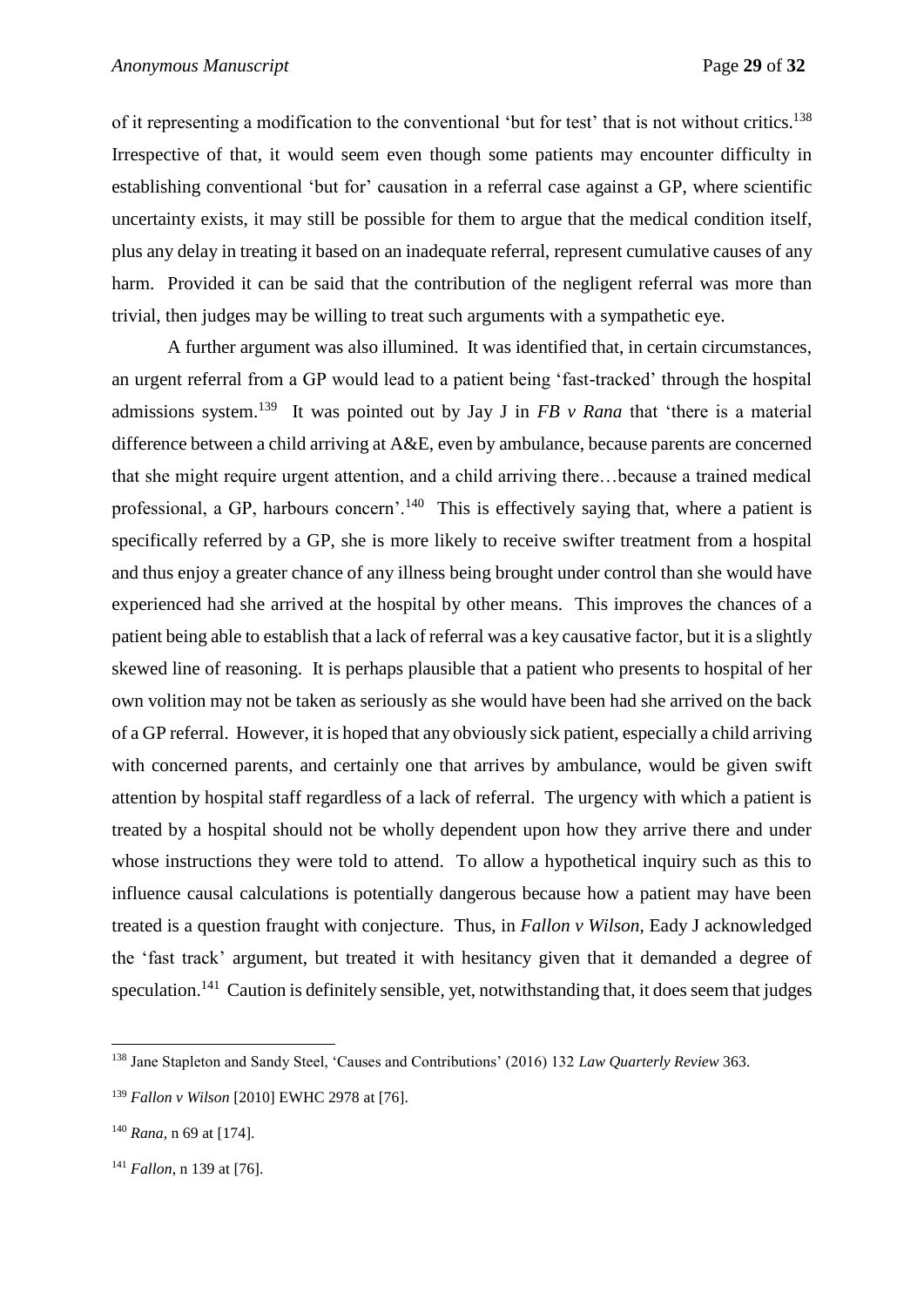may be receptive to this line of reasoning. If it holds sway in the future, it is something else that could be advantageous to patients in the domain of causation.

The judgment of the then House of Lords in *Gregg v Scott* could, at first blush, be construed as being detrimental to a claimant's prospects of recovery where there is a slower, yet more sinister, condition that goes undetected by a GP.<sup>142</sup> Cancer is one such archetypal condition. While *Gregg v Scott* effectively precludes a patient from recovering damages for having lost the chance of a cure, it became apparent that this ruling did not act as a complete bar to patients recovering at least something in missed cancer and related claims. Despite judges remaining resolute in denying loss of chance arguments, they would sometimes manoeuvre their way around that position in order to grant a measure of damages which ensured that deserving claimants were not left wholly uncompensated. Judges approved an aspect of Lady Hale's judgment in *Gregg v Scott*, in which she endorsed an alternative to the pure loss of chance argument. She suggested that, despite recovery not being possible for loss of chance, where the median life expectancy of a patient may have fallen due to any delay in treatment, there may be a 'modest claim in respect of the "lost years"<sup>143</sup> This effectively allows a judge to perform a calculation based on the median life expectancy of a patient whose complaint was identified and dealt with at the correct time.<sup>144</sup> Where there is a negligent delay in treatment, a patient's median life expectancy may be reduced by the amount of time of the delay.

Bean J in *JD v Mather* deduced that the patient's prospects were worsened, not only in the sense of a reduced chance of survival beyond ten years, but also in the sense of a reduced expectation of life.<sup>145</sup> He therefore decided that, measured against the median, the patient's life expectancy was reduced by three years.<sup>146</sup> In reaching this conclusion, a crucial factor seemed to be that the negligent delay resulted in a changed staging of the melanoma and good quality statistical information was available to show the impact of this on median life

 $\overline{a}$ 

<sup>146</sup> *JD*, ibid at [48].

<sup>142</sup> *Gregg*, n 37.

<sup>143</sup> *Gregg*, n 37 at [206] – [207].

<sup>&</sup>lt;sup>144</sup> Recovery predicated on any proof of lost years alone may yield very little in damages. Thus, alongside proof of lost years, damages may also be recovered for pain and suffering, and financial losses, associated with a delayed correct diagnosis. See, for discussion, Rachael Mulheron, *Principles of Tort Law* (CUP 2016) at 474 – 475.

<sup>145</sup> [2012] EWHC 3063; [2013] Med LR 291 at [46]. See also Patterson J in *Cutting*, n 111 at [105].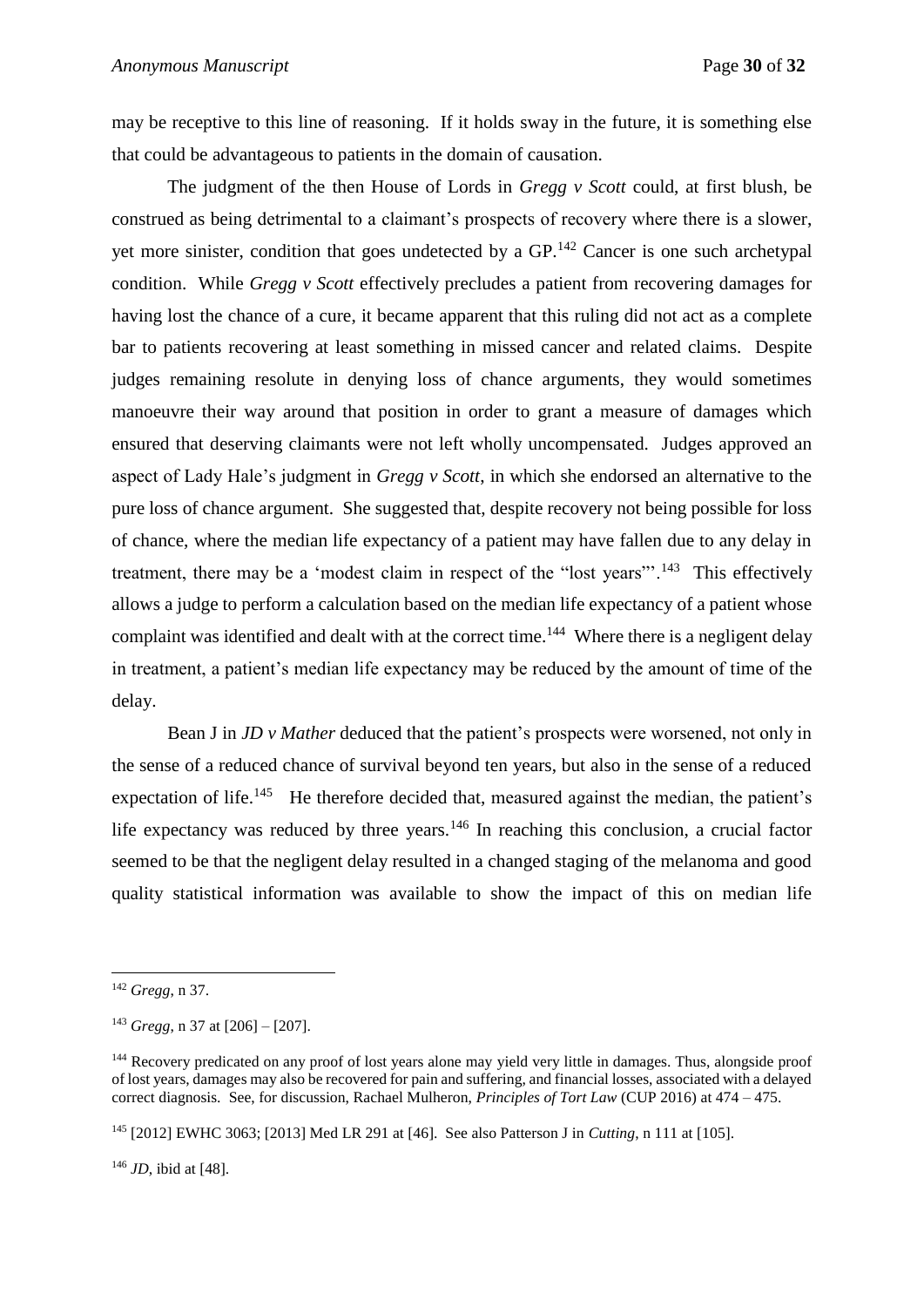expectancy.<sup>147</sup> However, where that statistical information is not of the same quality, and perhaps not as convincing as to the impact of any negligent delay on median life expectancy,<sup>148</sup> it appears claimants' prospects of success in relation to this line of argument may be diminished.<sup>149</sup> For some, the continued failure of the courts to recognise loss of chance may still seem illogical and unsatisfactory.<sup>150</sup> It is beyond the scope of this paper to explore the merits and pitfalls of allowing such an approach,<sup>151</sup> yet, for those who regard the current legal position as unduly restrictive, some comfort can be taken from the fact that there are at least some ways to circumvent the harsher effects of the current bar to loss of chance recovery.

#### **VI. CONCLUSIONS**

This study provides an original insight into the judicial reasoning which has underpinned negligence claims concerning GPs over a twenty-year period. The research feeds into the broader conceptual debate about the changing nature of the doctor-patient relationship, and explores judicial appetites for forensically scrutinising medical decision-making. It also provides useful practical guidance to help avoid complaints and legal redress.

The findings confirm that the majority of claims that make it as far as court centre on the issue of misdiagnosis and inadequate referral. While claimants tended to lose in the majority of these, there was still some evidence of judges being prepared to engage with the medical testimony to a greater extent and, on occasion, rely on their own objective assessment of the question of reasonableness where very obvious poor practice was demonstrated, or where there was a disproportionate risk to benefit ratio. In situations where a patient was exposed to a potentially severe risk, which could have been avoided with a relatively straightforward precaution, judges showed at least some willingness to hold GPs responsible. Judges did seem to recognise that the question of whether or not to refer is complex and should not be resolved by recourse to an over-cautious approach in every circumstance. What is needed is a rounded balancing of the risk versus benefits of a particular treatment decision in order to reach a defensible conclusion as to its logicality and reasonableness. In some instances this exercise

 $147$  Ibid at [46] – [47].

<sup>148</sup> On the relevance of statistical evidence, see Gordon C Wishart and Andrew Axon, 'Proof of Causation: A New Approach in Cancer Cases' (2013) 19 *Clinical Risk* 130.

<sup>149</sup> *Oliver v Williams* [2013] EWHC 600; [2013] Med LR 344 at [42].

<sup>&</sup>lt;sup>150</sup> See Michael Jones, *Medical Negligence* (5<sup>th</sup> edn, Sweet and Maxwell 2018) at pp 588 – 592; Michael A Jones, 'Another Lost Opportunity' (2003) 19 *Journal of Professional Negligence* 542.

<sup>151</sup> Jane Stapleton, 'Loss of the Chance of Cure from Cancer' (2005) 68 *Modern Law Review* 996.